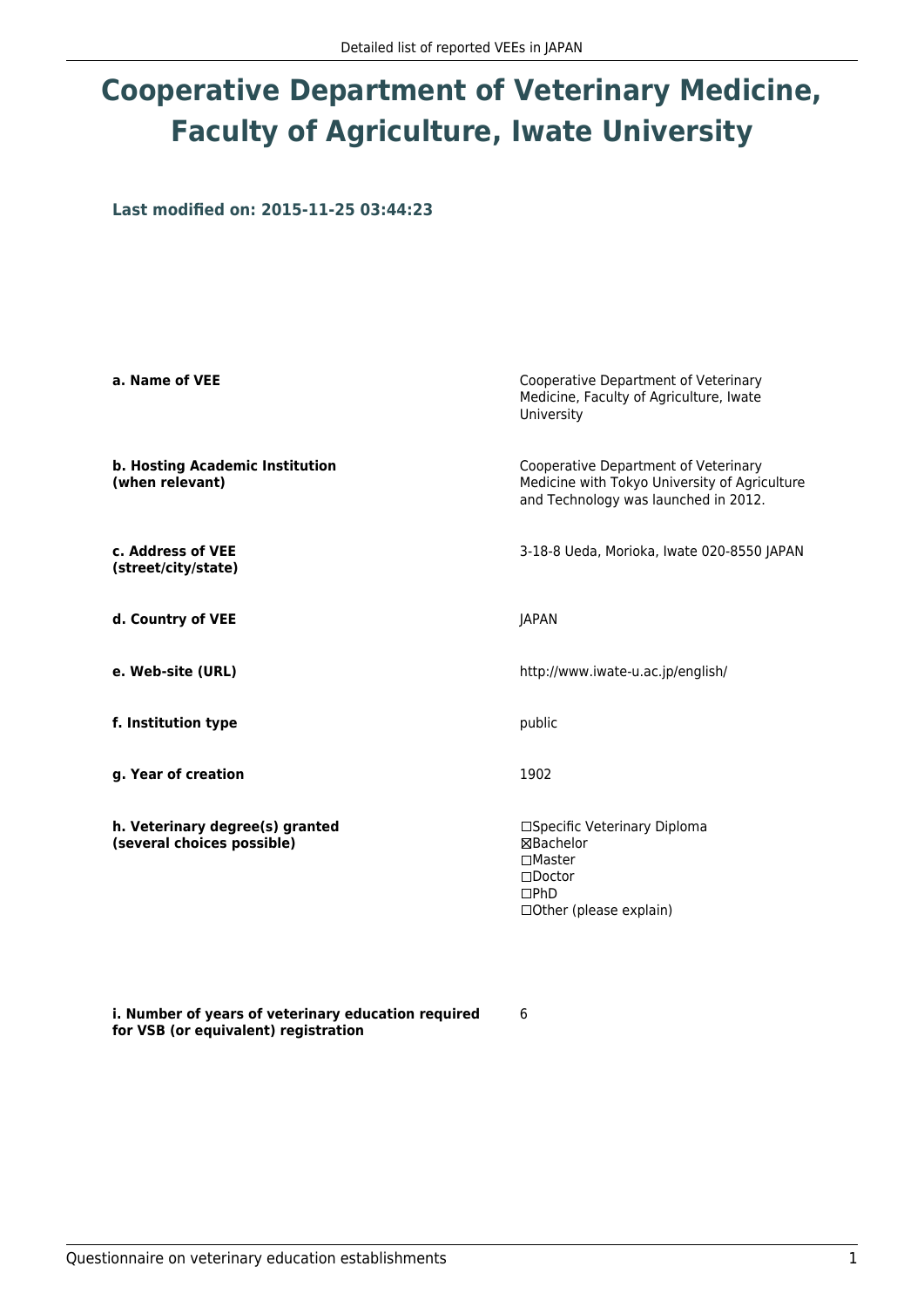|                                                                                                   | 1st Year                                                                                                               | $0 - 50$                                    |
|---------------------------------------------------------------------------------------------------|------------------------------------------------------------------------------------------------------------------------|---------------------------------------------|
|                                                                                                   | 2d Year                                                                                                                | $0 - 50$                                    |
|                                                                                                   | <b>3d Year</b>                                                                                                         | $0 - 50$                                    |
|                                                                                                   | 4th Year                                                                                                               | $0 - 50$                                    |
|                                                                                                   | 5th Year                                                                                                               | $0 - 50$                                    |
|                                                                                                   | 6th Year                                                                                                               | $0 - 50$                                    |
|                                                                                                   | 7th Year                                                                                                               |                                             |
| k. Average number of veterinary graduates per year<br>from the establishment                      | $0 - 50$                                                                                                               |                                             |
| I. Minimum education required for admission to the<br>establishment<br>(several choices possible) | ⊠High School University Entrance<br>Qualification<br>□Pre-Veterinary Science Diploma<br>□Pre-Veterinary Science Degree | □Other specific VEE entrance qualifications |
| m. Is there a selection procedure at<br>(several choices possible)                                | □National level<br>□State level<br>⊠Establishment level                                                                |                                             |
| n. National accreditation/certification/approval                                                  | No                                                                                                                     |                                             |
| o. Regional accreditation/certification/approval                                                  | No                                                                                                                     |                                             |
| p. Any form of other international<br>accreditation/certification/approval?                       | No                                                                                                                     |                                             |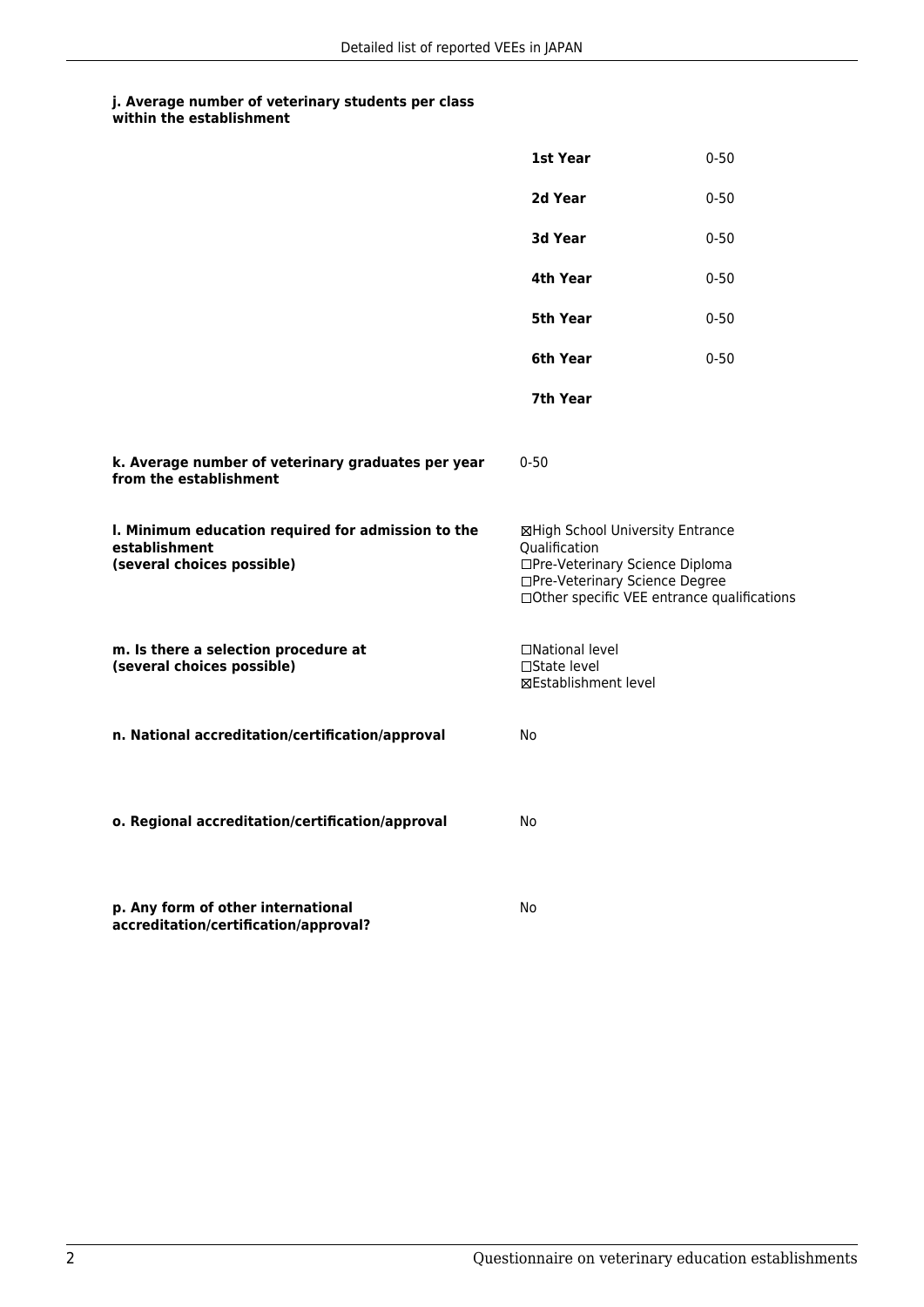# **Cooperative Department of Veterinary Medicine, Faculty of Agriculture, Tokyo University of Agriculture and Technology**

**Last modified on: 2015-11-25 03:44:58**

| a. Name of VEE                                                | Cooperative Department of Veterinary<br>Medicine, Faculty of Agriculture, Tokyo<br>University of Agriculture and Technology |
|---------------------------------------------------------------|-----------------------------------------------------------------------------------------------------------------------------|
| b. Hosting Academic Institution<br>(when relevant)            | Cooperative Department of Veterinary<br>Medicine with Iwate University was launched<br>in 2012.                             |
| c. Address of VEE<br>(street/city/state)                      | 3-5-8 Saiwai-cho, Fuchu-shi, Tokyo                                                                                          |
| d. Country of VEE                                             | <b>JAPAN</b>                                                                                                                |
| e. Web-site (URL)                                             | http://www.tuat.ac.jp/en/index.html                                                                                         |
| f. Institution type                                           | public                                                                                                                      |
| g. Year of creation                                           | 1874                                                                                                                        |
| h. Veterinary degree(s) granted<br>(several choices possible) | □Specific Veterinary Diploma<br>⊠Bachelor<br>$\square$ Master<br>$\Box$ Doctor<br>$\square$ PhD<br>□ Other (please explain) |

**i. Number of years of veterinary education required for VSB (or equivalent) registration**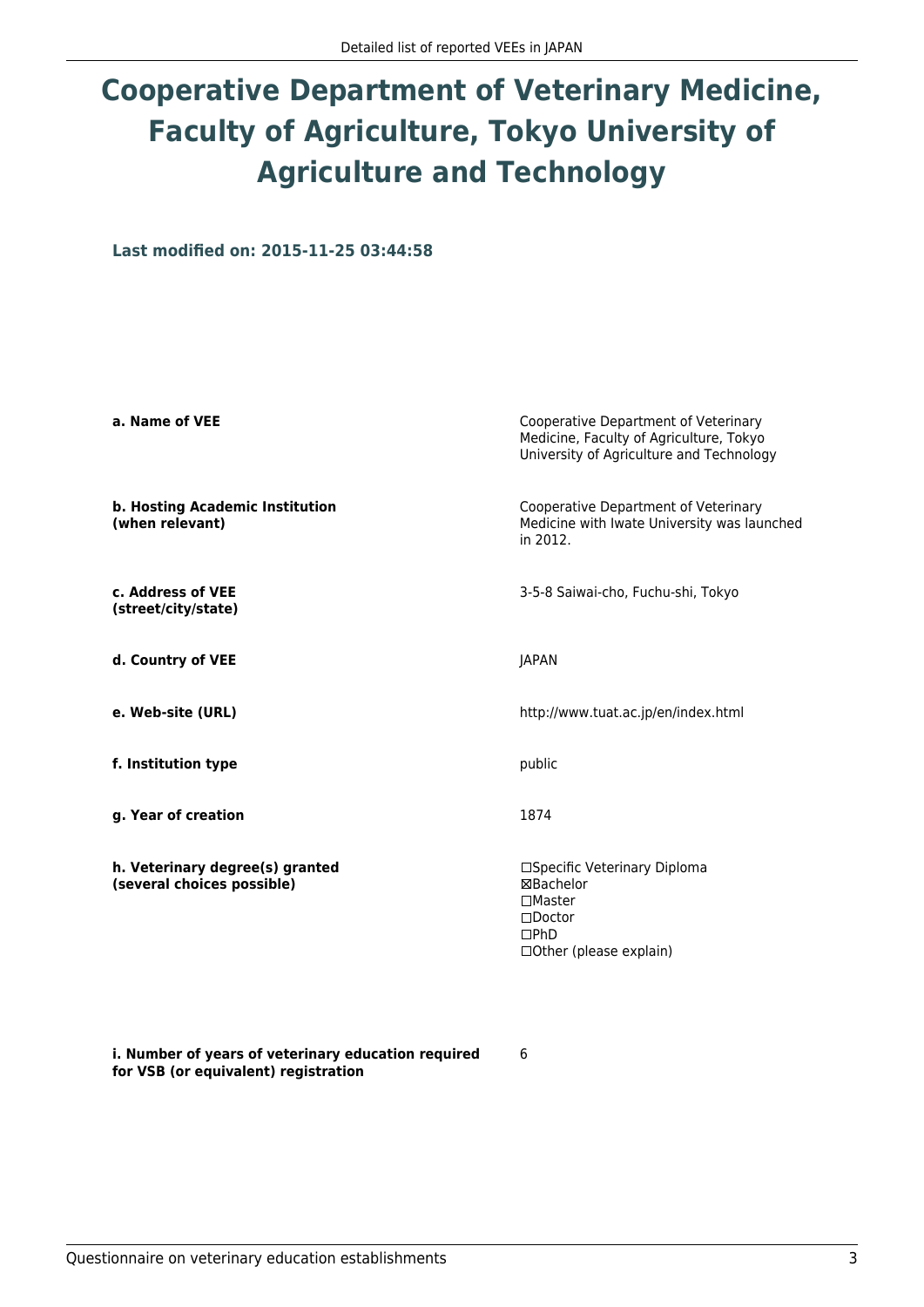|                                                                                                   | 1st Year                                                                                                               | $0 - 50$                                    |
|---------------------------------------------------------------------------------------------------|------------------------------------------------------------------------------------------------------------------------|---------------------------------------------|
|                                                                                                   | 2d Year                                                                                                                | $0 - 50$                                    |
|                                                                                                   | 3d Year                                                                                                                | $0 - 50$                                    |
|                                                                                                   | 4th Year                                                                                                               | $0 - 50$                                    |
|                                                                                                   | 5th Year                                                                                                               | $0 - 50$                                    |
|                                                                                                   | 6th Year                                                                                                               | $0 - 50$                                    |
|                                                                                                   | 7th Year                                                                                                               |                                             |
| k. Average number of veterinary graduates per year<br>from the establishment                      | $0 - 50$                                                                                                               |                                             |
| I. Minimum education required for admission to the<br>establishment<br>(several choices possible) | ⊠High School University Entrance<br>Qualification<br>□Pre-Veterinary Science Diploma<br>□Pre-Veterinary Science Degree | □Other specific VEE entrance qualifications |
| m. Is there a selection procedure at<br>(several choices possible)                                | □National level<br>□State level<br>⊠Establishment level                                                                |                                             |
| n. National accreditation/certification/approval                                                  | No                                                                                                                     |                                             |
| o. Regional accreditation/certification/approval                                                  | No                                                                                                                     |                                             |
| p. Any form of other international<br>accreditation/certification/approval?                       | No                                                                                                                     |                                             |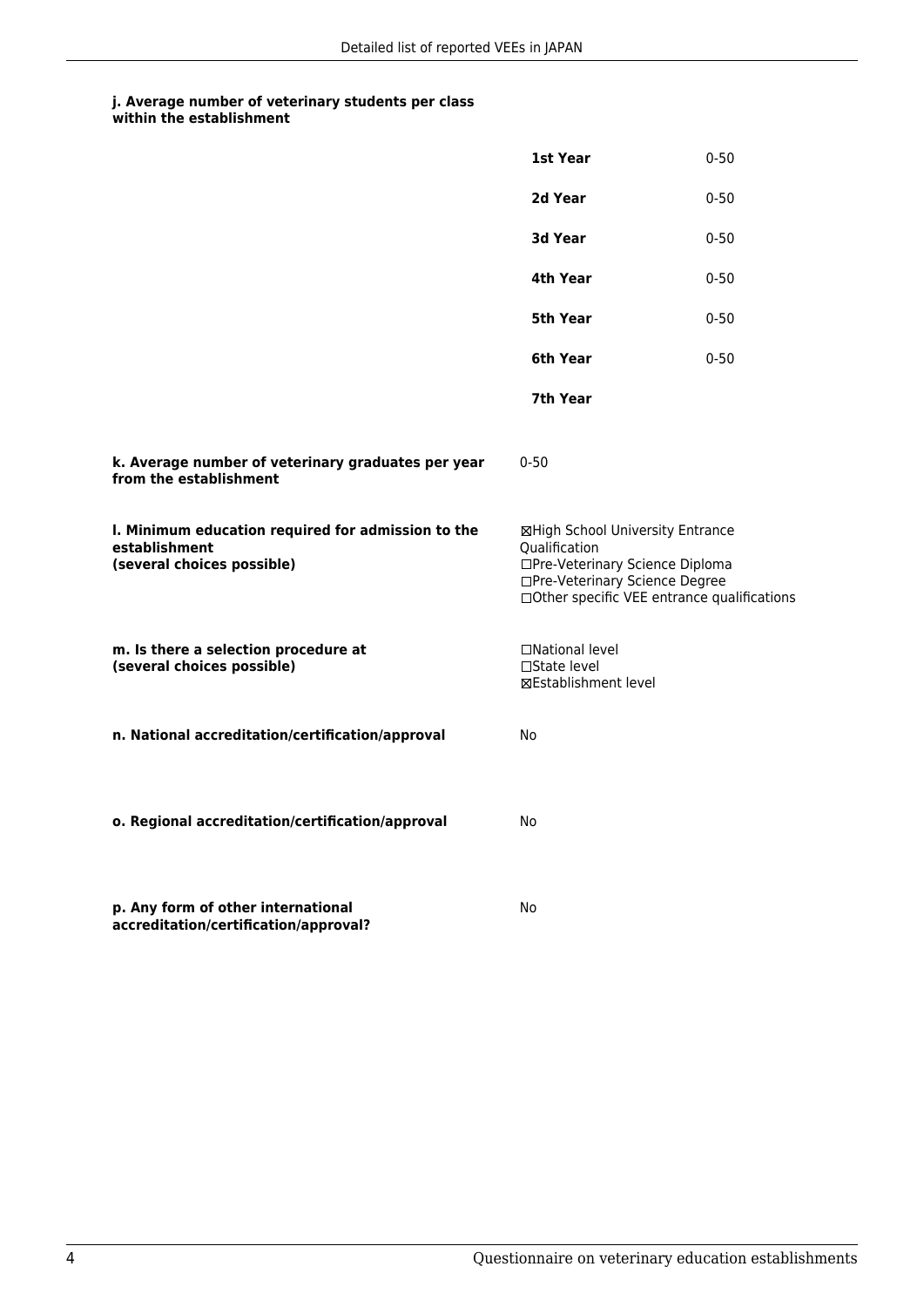### **Department of Veterinary Medical Sciences, The University of Tokyo**

**Last modified on: 2015-11-25 03:45:51**

| a. Name of VEE                                                | Department of Veterinary Medical Sciences,<br>The University of Tokyo                                                          |
|---------------------------------------------------------------|--------------------------------------------------------------------------------------------------------------------------------|
| b. Hosting Academic Institution<br>(when relevant)            | The Univeristy of Tokyo                                                                                                        |
| c. Address of VEE<br>(street/city/state)                      | 1-1-1, Yayoi, Bunkyo-ku, Tokyo                                                                                                 |
| d. Country of VEE                                             | <b>JAPAN</b>                                                                                                                   |
| e. Web-site (URL)                                             | http://www.vm.a.u-tokyo.ac.jp/eng/index.html                                                                                   |
| f. Institution type                                           | public                                                                                                                         |
| g. Year of creation                                           | 1874                                                                                                                           |
| h. Veterinary degree(s) granted<br>(several choices possible) | □Specific Veterinary Diploma<br>⊠Bachelor<br>$\square$ Master<br>$\square$ Doctor<br>$\square$ PhD<br>□ Other (please explain) |

**i. Number of years of veterinary education required for VSB (or equivalent) registration**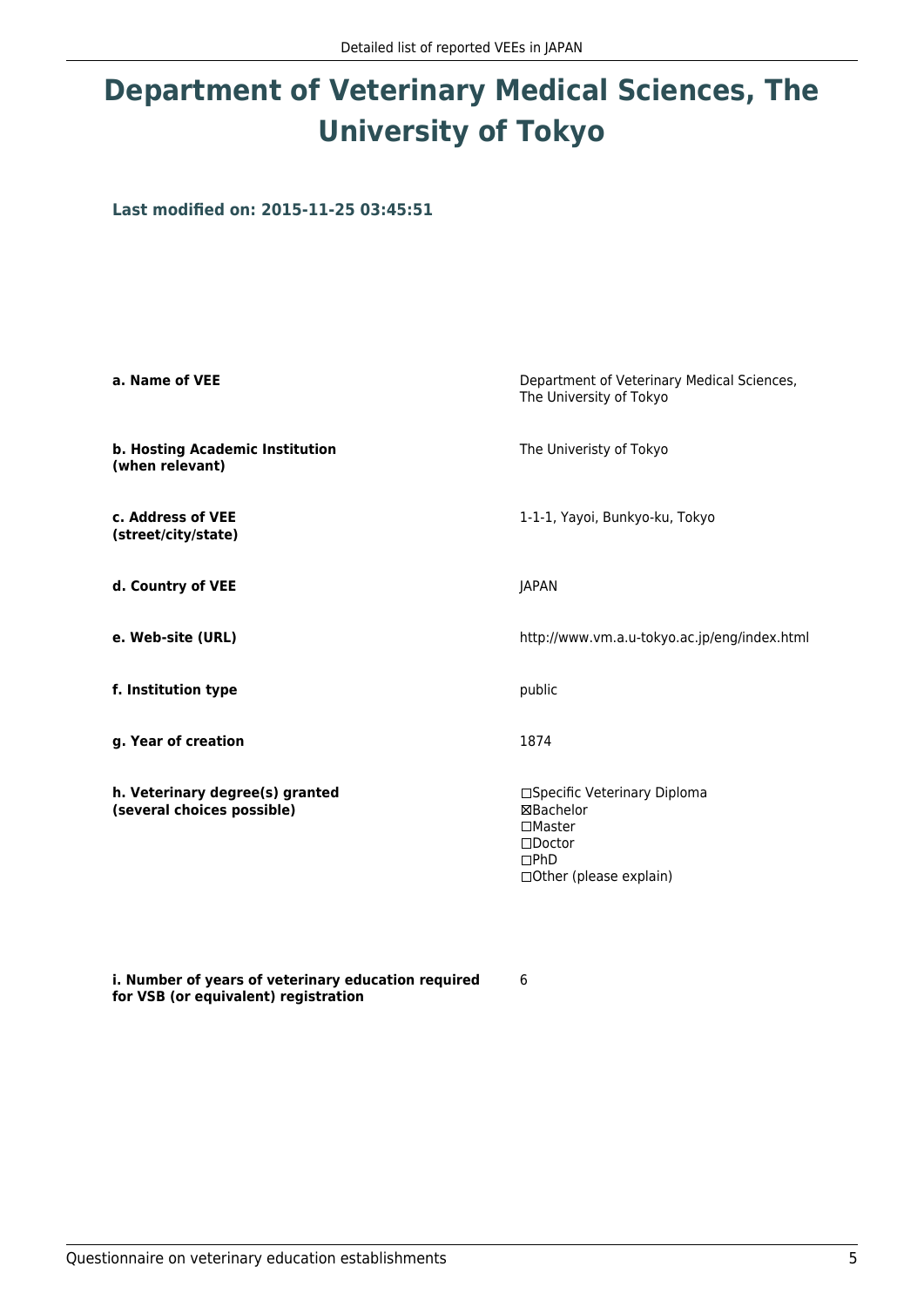|                                                                                                   | 1st Year                                                                                                               | $0 - 50$                                    |
|---------------------------------------------------------------------------------------------------|------------------------------------------------------------------------------------------------------------------------|---------------------------------------------|
|                                                                                                   | 2d Year                                                                                                                | $0 - 50$                                    |
|                                                                                                   | 3d Year                                                                                                                | $0 - 50$                                    |
|                                                                                                   | 4th Year                                                                                                               | $0 - 50$                                    |
|                                                                                                   | 5th Year                                                                                                               | $0 - 50$                                    |
|                                                                                                   | 6th Year                                                                                                               | $0 - 50$                                    |
|                                                                                                   | 7th Year                                                                                                               |                                             |
| k. Average number of veterinary graduates per year<br>from the establishment                      | $0 - 50$                                                                                                               |                                             |
| I. Minimum education required for admission to the<br>establishment<br>(several choices possible) | ⊠High School University Entrance<br>Qualification<br>□Pre-Veterinary Science Diploma<br>□Pre-Veterinary Science Degree | □Other specific VEE entrance qualifications |
| m. Is there a selection procedure at<br>(several choices possible)                                | □National level<br>□State level<br>⊠Establishment level                                                                |                                             |
| n. National accreditation/certification/approval                                                  | No                                                                                                                     |                                             |
| o. Regional accreditation/certification/approval                                                  | No                                                                                                                     |                                             |
| p. Any form of other international<br>accreditation/certification/approval?                       | No                                                                                                                     |                                             |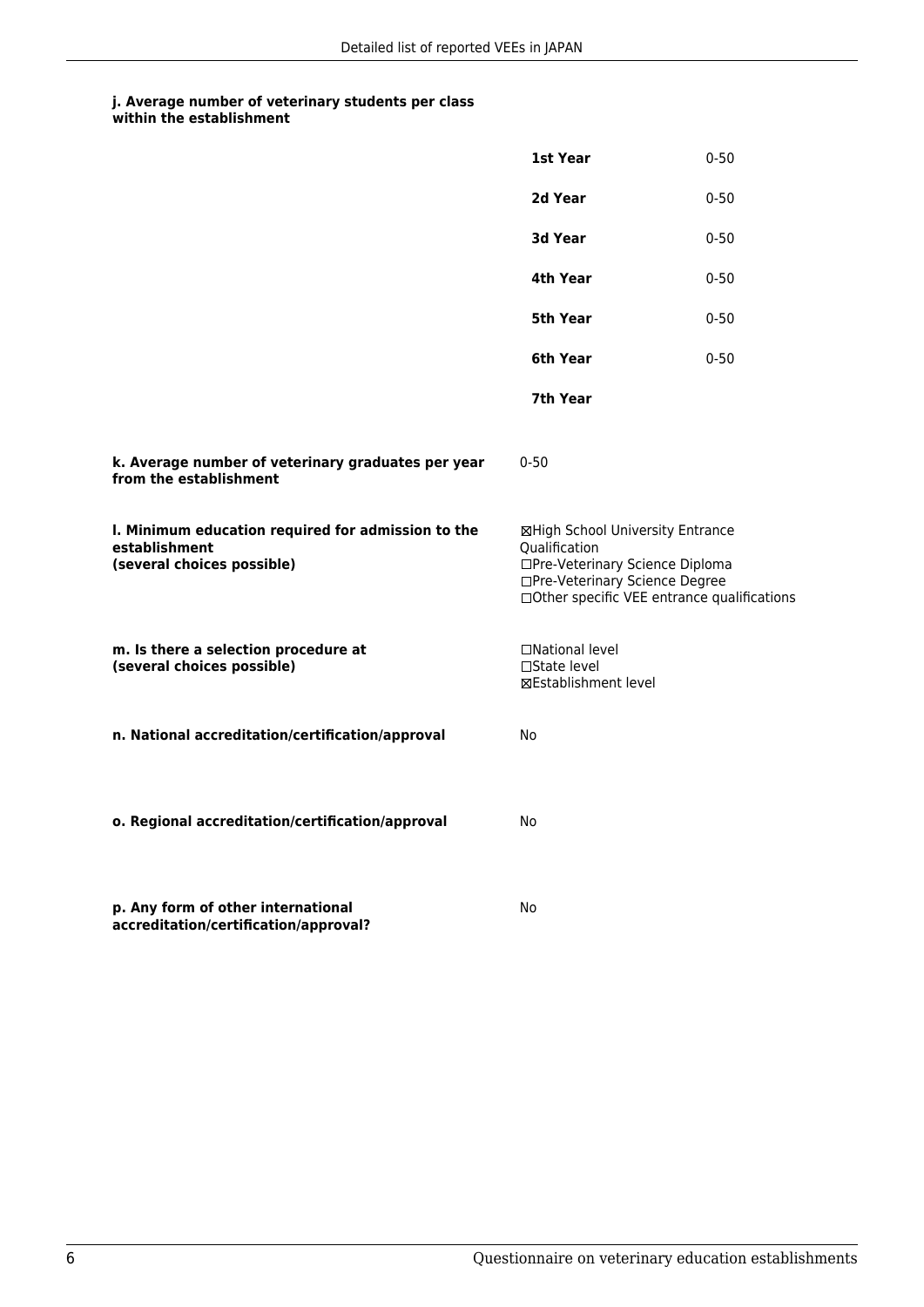## **Department of Veterinary Medicine, Joint Faculty of Veterinary Medicine, Yamaguchi University**

**Last modified on: 2015-11-25 03:48:12**

| a. Name of VEE                                                | Department of Veterinary Medicine, Joint<br>Faculty of Veterinary Medicine, Yamaguchi<br>University                      |
|---------------------------------------------------------------|--------------------------------------------------------------------------------------------------------------------------|
| b. Hosting Academic Institution<br>(when relevant)            | Joint Faculty of Veterinary Medicine with<br>Kagoshima University was launched in 2012.                                  |
| c. Address of VEE<br>(street/city/state)                      | 1677-1 yoshida, yamaguchi-shi, yamaguchi,<br>753-8511                                                                    |
| d. Country of VEE                                             | <b>JAPAN</b>                                                                                                             |
| e. Web-site (URL)                                             | http://www.vet.yamaguchi-u.ac.jp/en/                                                                                     |
| f. Institution type                                           | public                                                                                                                   |
| g. Year of creation                                           | 1885                                                                                                                     |
| h. Veterinary degree(s) granted<br>(several choices possible) | □Specific Veterinary Diploma<br>⊠Bachelor<br>$\Box$ Master<br>$\Box$ Doctor<br>$\square$ PhD<br>□ Other (please explain) |

**i. Number of years of veterinary education required for VSB (or equivalent) registration**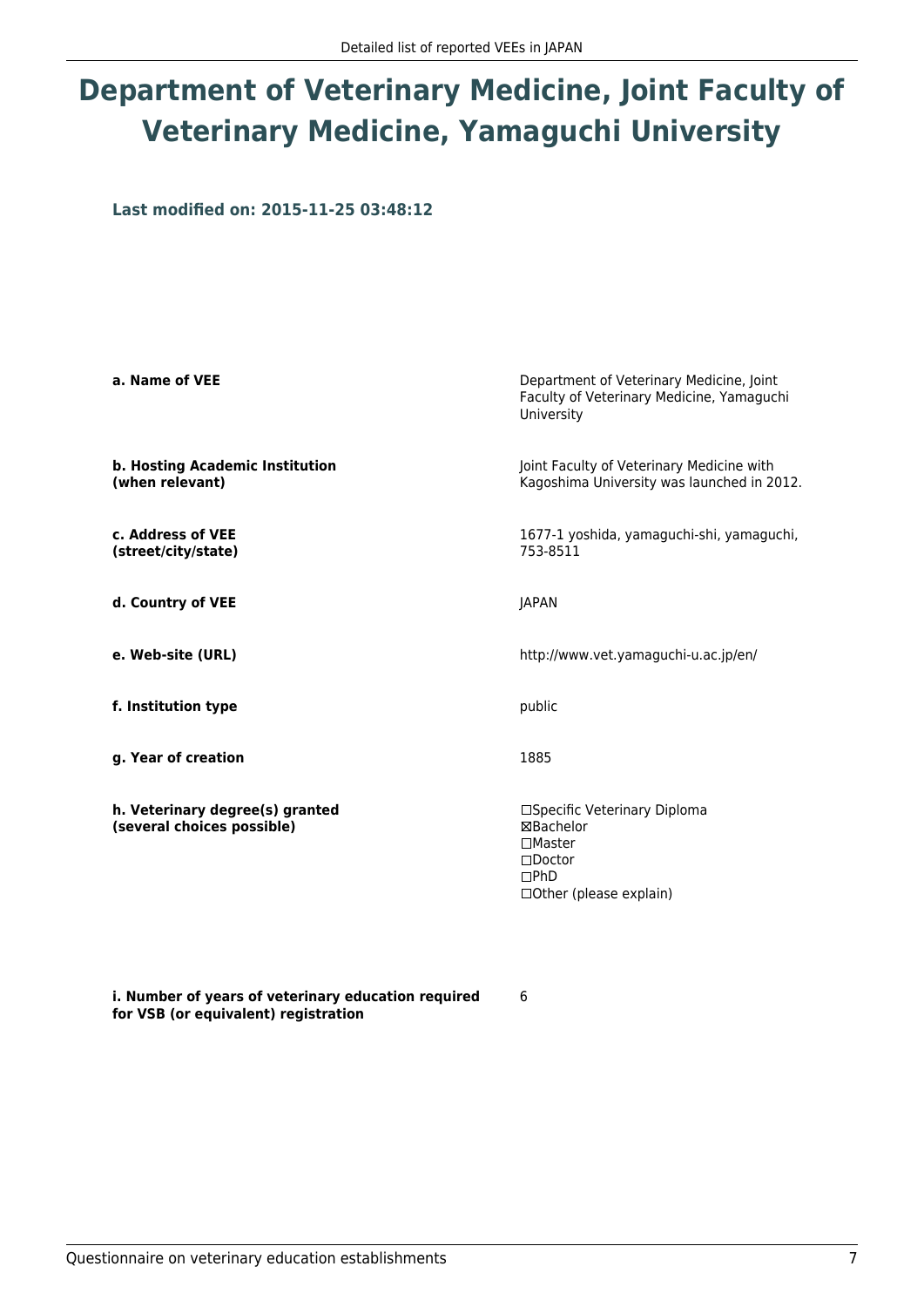|                                                                                                   | 1st Year                                                                                                               | $0 - 50$                                    |
|---------------------------------------------------------------------------------------------------|------------------------------------------------------------------------------------------------------------------------|---------------------------------------------|
|                                                                                                   | 2d Year                                                                                                                | $0 - 50$                                    |
|                                                                                                   | 3d Year                                                                                                                | $0 - 50$                                    |
|                                                                                                   | 4th Year                                                                                                               | $0 - 50$                                    |
|                                                                                                   | 5th Year                                                                                                               | $0 - 50$                                    |
|                                                                                                   | 6th Year                                                                                                               | $0 - 50$                                    |
|                                                                                                   | 7th Year                                                                                                               |                                             |
| k. Average number of veterinary graduates per year<br>from the establishment                      | $0 - 50$                                                                                                               |                                             |
| I. Minimum education required for admission to the<br>establishment<br>(several choices possible) | ⊠High School University Entrance<br>Qualification<br>□Pre-Veterinary Science Diploma<br>□Pre-Veterinary Science Degree | □Other specific VEE entrance qualifications |
| m. Is there a selection procedure at<br>(several choices possible)                                | □National level<br>□State level<br>⊠Establishment level                                                                |                                             |
| n. National accreditation/certification/approval                                                  | No                                                                                                                     |                                             |
| o. Regional accreditation/certification/approval                                                  | No                                                                                                                     |                                             |
| p. Any form of other international<br>accreditation/certification/approval?                       | No                                                                                                                     |                                             |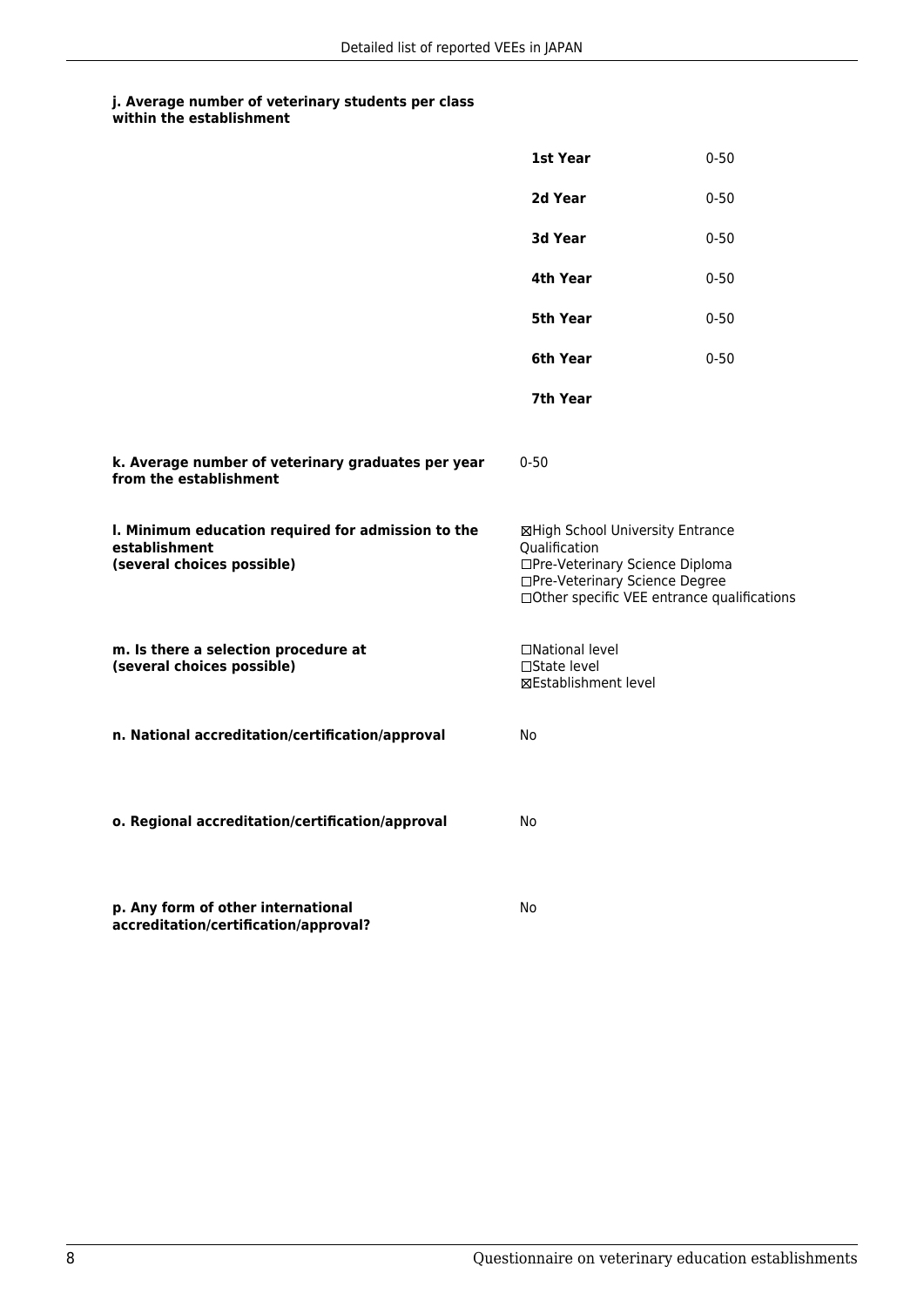## **Department of Veterinary Medicine, Nihon University College of Bioresource Sciences**

**Last modified on: 2015-11-25 03:52:18**

| a. Name of VEE                                                | Department of Veterinary Medicine, Nihon<br>University College of Bioresource Sciences                                   |
|---------------------------------------------------------------|--------------------------------------------------------------------------------------------------------------------------|
| b. Hosting Academic Institution<br>(when relevant)            | Nihon University                                                                                                         |
| c. Address of VEE<br>(street/city/state)                      | 1866 Kameino, Fujisawa, Kanagawa 252-0880                                                                                |
| d. Country of VEE                                             | JAPAN                                                                                                                    |
| e. Web-site (URL)                                             | http://hp.brs.nihon-u.ac.jp/~english/                                                                                    |
| f. Institution type                                           | private                                                                                                                  |
| g. Year of creation                                           | 1907                                                                                                                     |
| h. Veterinary degree(s) granted<br>(several choices possible) | □Specific Veterinary Diploma<br>⊠Bachelor<br>$\Box$ Master<br>$\square$ Doctor<br>$\Box$ PhD<br>□ Other (please explain) |

**i. Number of years of veterinary education required for VSB (or equivalent) registration**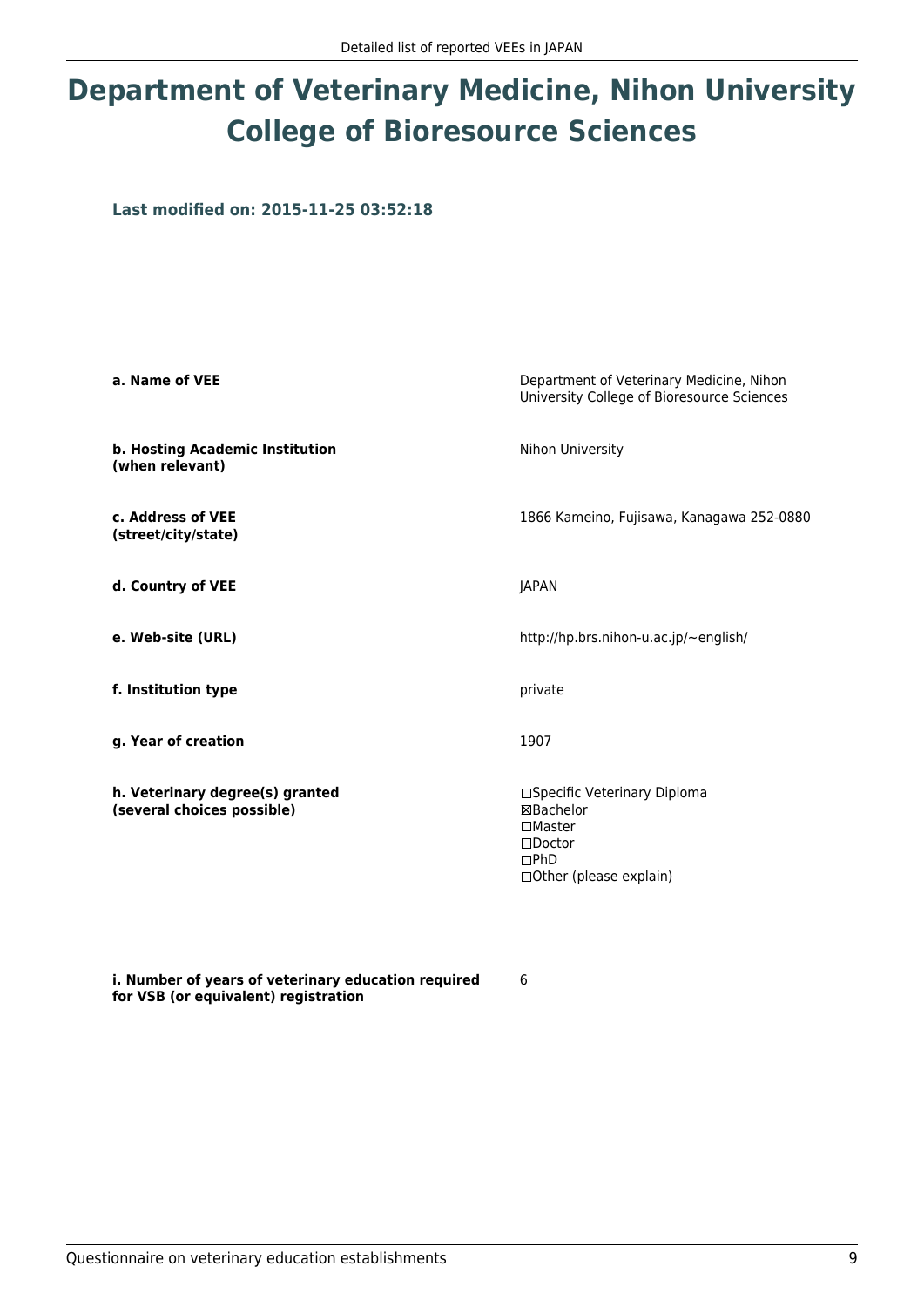### **j. Average number of veterinary students per class**

|  | within the establishment |
|--|--------------------------|
|--|--------------------------|

|                                                                                                   | 1st Year                                                                                                                                                              | 101-150 |
|---------------------------------------------------------------------------------------------------|-----------------------------------------------------------------------------------------------------------------------------------------------------------------------|---------|
|                                                                                                   | 2d Year                                                                                                                                                               | 101-150 |
|                                                                                                   | 3d Year                                                                                                                                                               | 101-150 |
|                                                                                                   | 4th Year                                                                                                                                                              | 101-150 |
|                                                                                                   | 5th Year                                                                                                                                                              | 101-150 |
|                                                                                                   | 6th Year                                                                                                                                                              | 101-150 |
|                                                                                                   | 7th Year                                                                                                                                                              |         |
| k. Average number of veterinary graduates per year<br>from the establishment                      | 101-150                                                                                                                                                               |         |
| I. Minimum education required for admission to the<br>establishment<br>(several choices possible) | ⊠High School University Entrance<br>Qualification<br>□Pre-Veterinary Science Diploma<br>□Pre-Veterinary Science Degree<br>□Other specific VEE entrance qualifications |         |
| m. Is there a selection procedure at<br>(several choices possible)                                | □National level<br>□State level<br>⊠Establishment level                                                                                                               |         |
| n. National accreditation/certification/approval                                                  | No                                                                                                                                                                    |         |
| o. Regional accreditation/certification/approval                                                  | No                                                                                                                                                                    |         |
| p. Any form of other international<br>accreditation/certification/approval?                       | No                                                                                                                                                                    |         |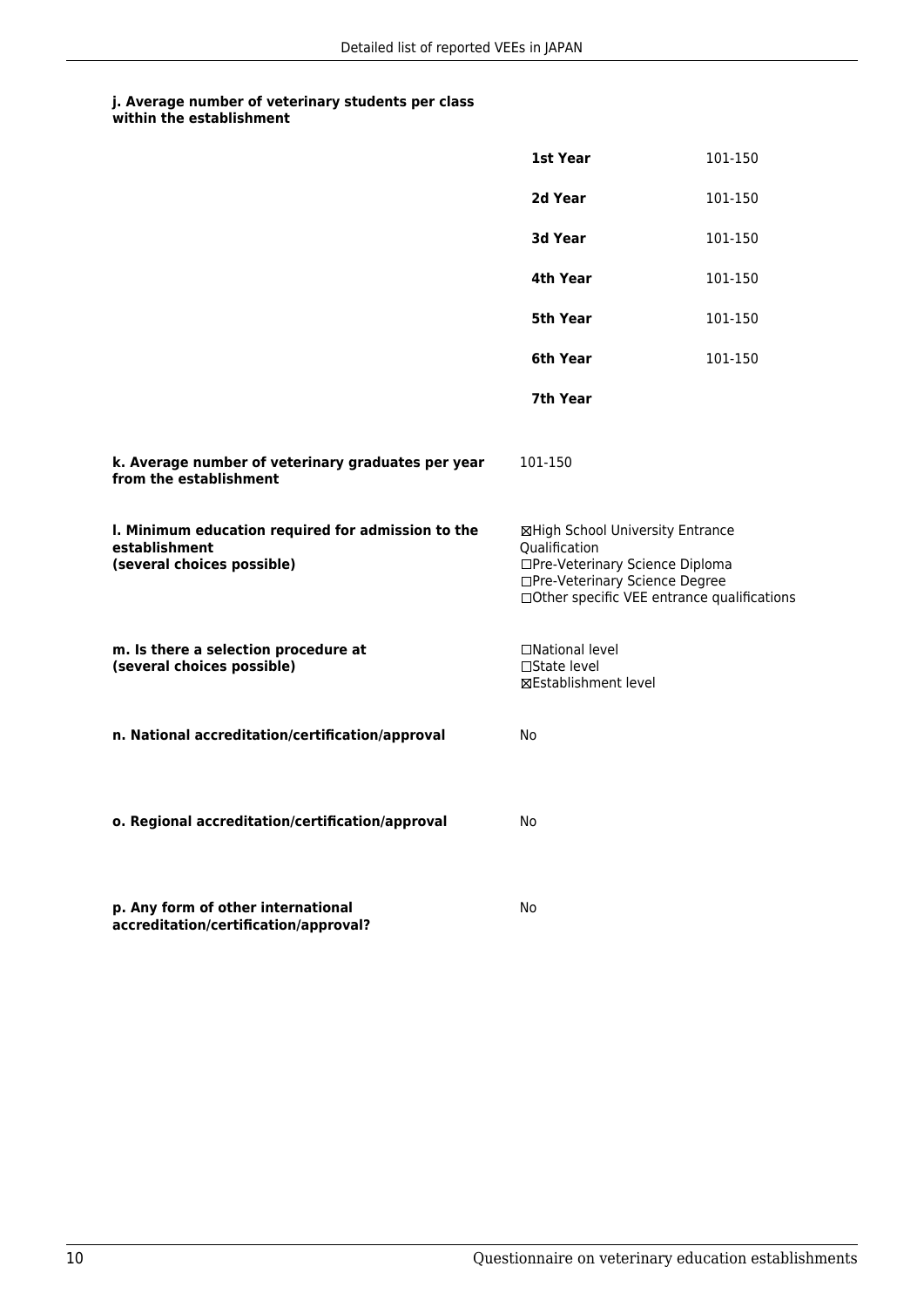## **Department of Veterinary Medicine, School of Veterinary Medicine, Azabu University**

**Last modified on: 2015-11-25 03:52:47**

| a. Name of VEE                                                | Department of Veterinary Medicine, School of Veterinary<br>Medicine, Azabu University                                         |
|---------------------------------------------------------------|-------------------------------------------------------------------------------------------------------------------------------|
| b. Hosting Academic Institution<br>(when relevant)            | Azabu University                                                                                                              |
| c. Address of VEE<br>(street/city/state)                      | 1-17-71, Fuchinobe, Chuo, Sagamihara, Kanagawa, 252-5201                                                                      |
| d. Country of VEE                                             | <b>JAPAN</b>                                                                                                                  |
| e. Web-site (URL)                                             | http://www.azabu-u.ac.jp/english/pdf/azabu_english_pamphlet.pdf                                                               |
| f. Institution type                                           | private                                                                                                                       |
| g. Year of creation                                           | 1890                                                                                                                          |
| h. Veterinary degree(s) granted<br>(several choices possible) | □Specific Veterinary Diploma<br>⊠Bachelor<br>$\Box$ Master<br>$\square$ Doctor<br>$\Box$ PhD<br>$\Box$ Other (please explain) |

**i. Number of years of veterinary education required for VSB (or equivalent) registration**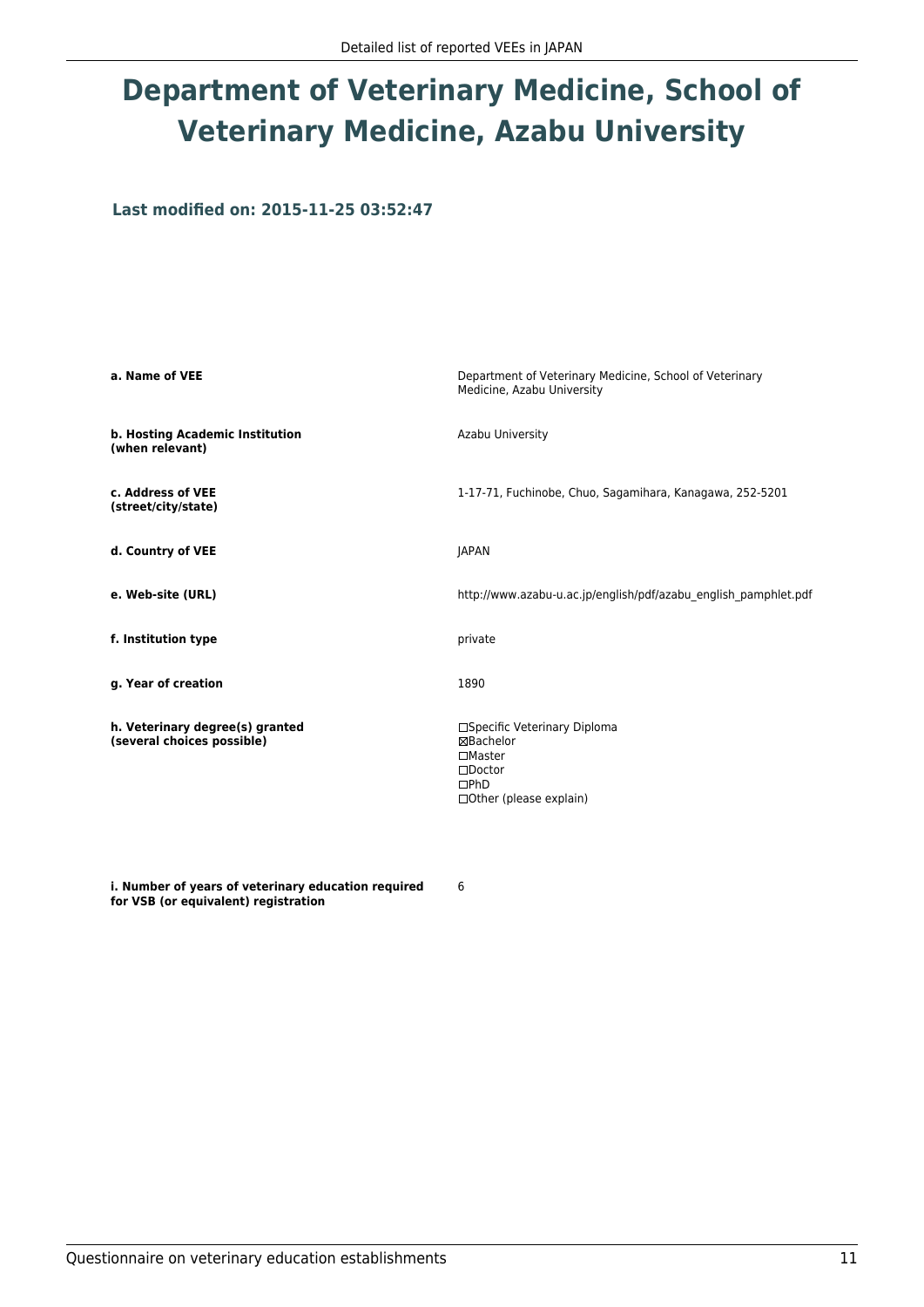### **j. Average number of veterinary students per class**

|                                                                                                   | 1st Year                                                                                                                                                              | 101-150 |
|---------------------------------------------------------------------------------------------------|-----------------------------------------------------------------------------------------------------------------------------------------------------------------------|---------|
|                                                                                                   | 2d Year                                                                                                                                                               | 151-200 |
|                                                                                                   | 3d Year                                                                                                                                                               | 151-200 |
|                                                                                                   | 4th Year                                                                                                                                                              | 151-200 |
|                                                                                                   | 5th Year                                                                                                                                                              | 151-200 |
|                                                                                                   | 6th Year                                                                                                                                                              | 151-200 |
|                                                                                                   | 7th Year                                                                                                                                                              |         |
| k. Average number of veterinary graduates per year<br>from the establishment                      | 151-200                                                                                                                                                               |         |
| I. Minimum education required for admission to the<br>establishment<br>(several choices possible) | ⊠High School University Entrance<br>Qualification<br>□Pre-Veterinary Science Diploma<br>□Pre-Veterinary Science Degree<br>□Other specific VEE entrance qualifications |         |
| m. Is there a selection procedure at<br>(several choices possible)                                | □National level<br>$\Box$ State level<br><b>⊠Establishment level</b>                                                                                                  |         |
| n. National accreditation/certification/approval                                                  | No                                                                                                                                                                    |         |
| o. Regional accreditation/certification/approval                                                  | No                                                                                                                                                                    |         |
| p. Any form of other international<br>accreditation/certification/approval?                       | No                                                                                                                                                                    |         |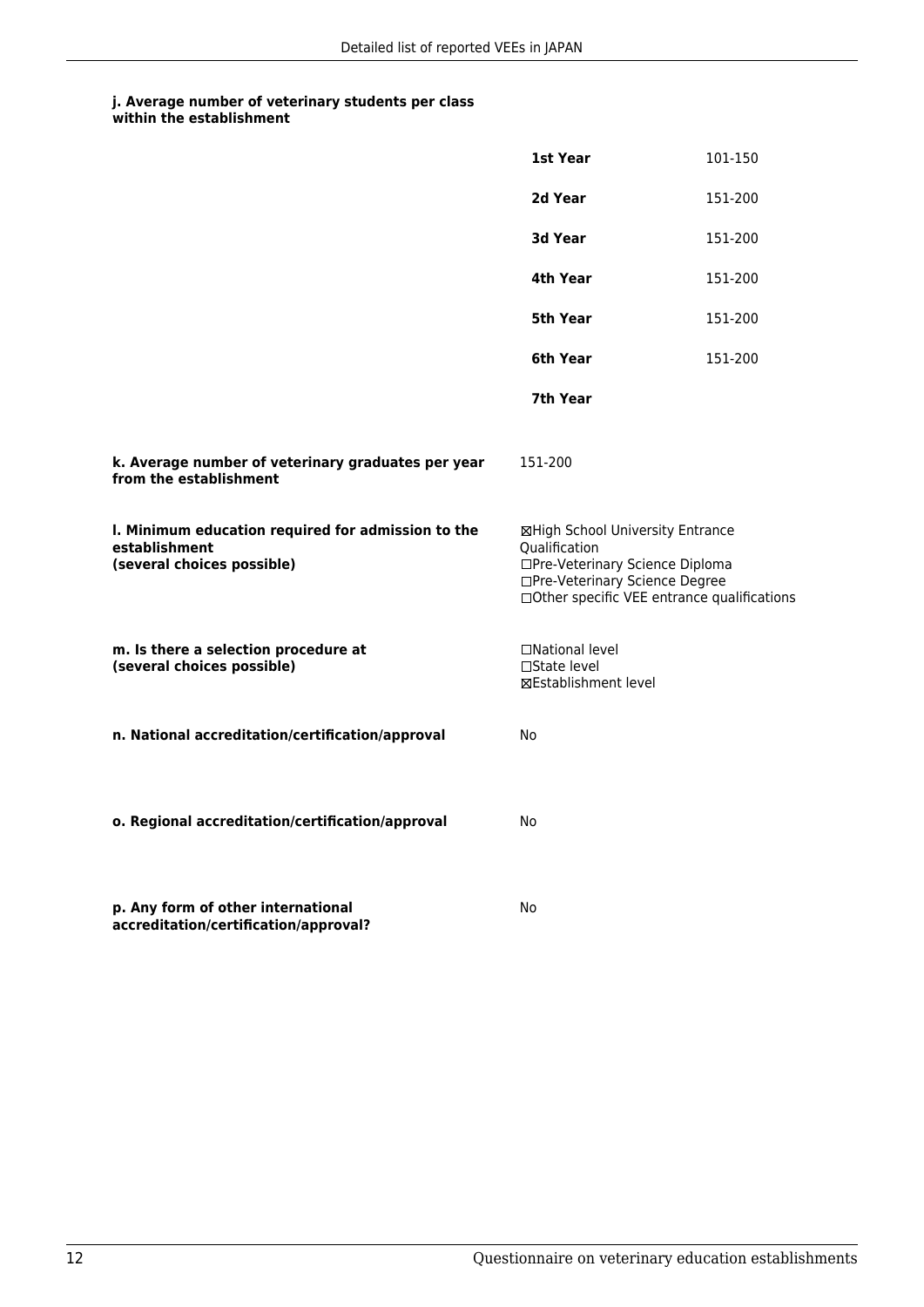### **Department of Veterinary Medicine, School of Veterinary Medicine, Rakuno Gakuen University**

**Last modified on: 2015-11-25 03:51:09**

| a. Name of VEE                                                | Department of Veterinary Medicine, School of<br>Veterinary Medicine, Rakuno Gakuen<br>University                               |
|---------------------------------------------------------------|--------------------------------------------------------------------------------------------------------------------------------|
| b. Hosting Academic Institution<br>(when relevant)            | Rakuno Gakuen University                                                                                                       |
| c. Address of VEE<br>(street/city/state)                      | 582 Midorimachi, Bunkyodai, Ebetsu-shi,<br>Hokkaido                                                                            |
| d. Country of VEE                                             | <b>JAPAN</b>                                                                                                                   |
| e. Web-site (URL)                                             | http://en.rakuno.ac.jp/                                                                                                        |
| f. Institution type                                           | private                                                                                                                        |
| g. Year of creation                                           | 1964                                                                                                                           |
| h. Veterinary degree(s) granted<br>(several choices possible) | □Specific Veterinary Diploma<br>⊠Bachelor<br>$\square$ Master<br>$\square$ Doctor<br>$\square$ PhD<br>□ Other (please explain) |

**i. Number of years of veterinary education required for VSB (or equivalent) registration**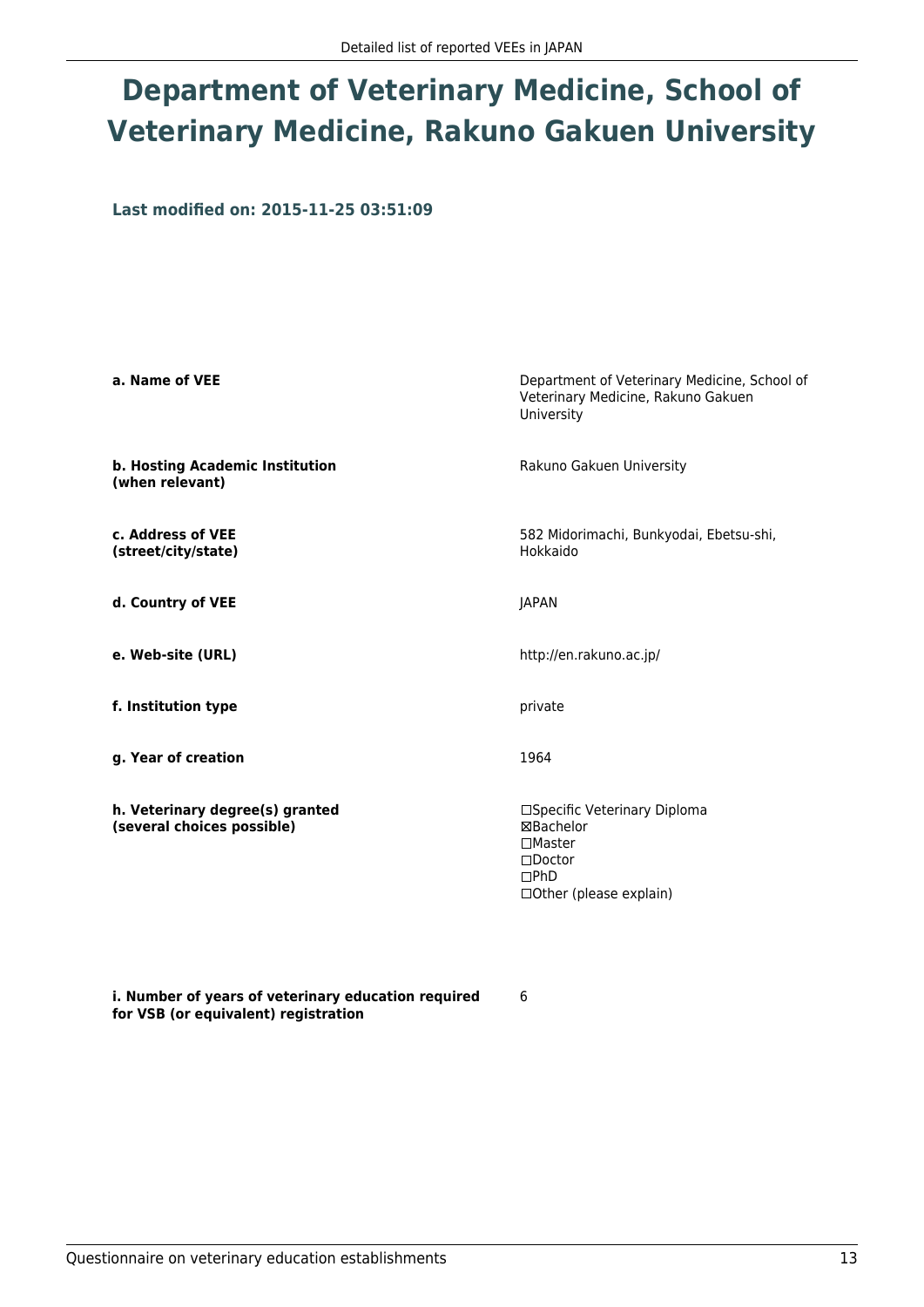### **j. Average number of veterinary students per class**

|  | within the establishment |
|--|--------------------------|
|--|--------------------------|

|                                                                                                   | 1st Year                                                                                                                                                              | 101-150 |
|---------------------------------------------------------------------------------------------------|-----------------------------------------------------------------------------------------------------------------------------------------------------------------------|---------|
|                                                                                                   | 2d Year                                                                                                                                                               | 101-150 |
|                                                                                                   | 3d Year                                                                                                                                                               | 101-150 |
|                                                                                                   | 4th Year                                                                                                                                                              | 101-150 |
|                                                                                                   | 5th Year                                                                                                                                                              | 101-150 |
|                                                                                                   | 6th Year                                                                                                                                                              | 101-150 |
|                                                                                                   | 7th Year                                                                                                                                                              |         |
| k. Average number of veterinary graduates per year<br>from the establishment                      | 101-150                                                                                                                                                               |         |
| I. Minimum education required for admission to the<br>establishment<br>(several choices possible) | ⊠High School University Entrance<br>Qualification<br>□Pre-Veterinary Science Diploma<br>□Pre-Veterinary Science Degree<br>□Other specific VEE entrance qualifications |         |
| m. Is there a selection procedure at<br>(several choices possible)                                | □National level<br>□State level<br>⊠Establishment level                                                                                                               |         |
| n. National accreditation/certification/approval                                                  | No                                                                                                                                                                    |         |
| o. Regional accreditation/certification/approval                                                  | No                                                                                                                                                                    |         |
| p. Any form of other international<br>accreditation/certification/approval?                       | No                                                                                                                                                                    |         |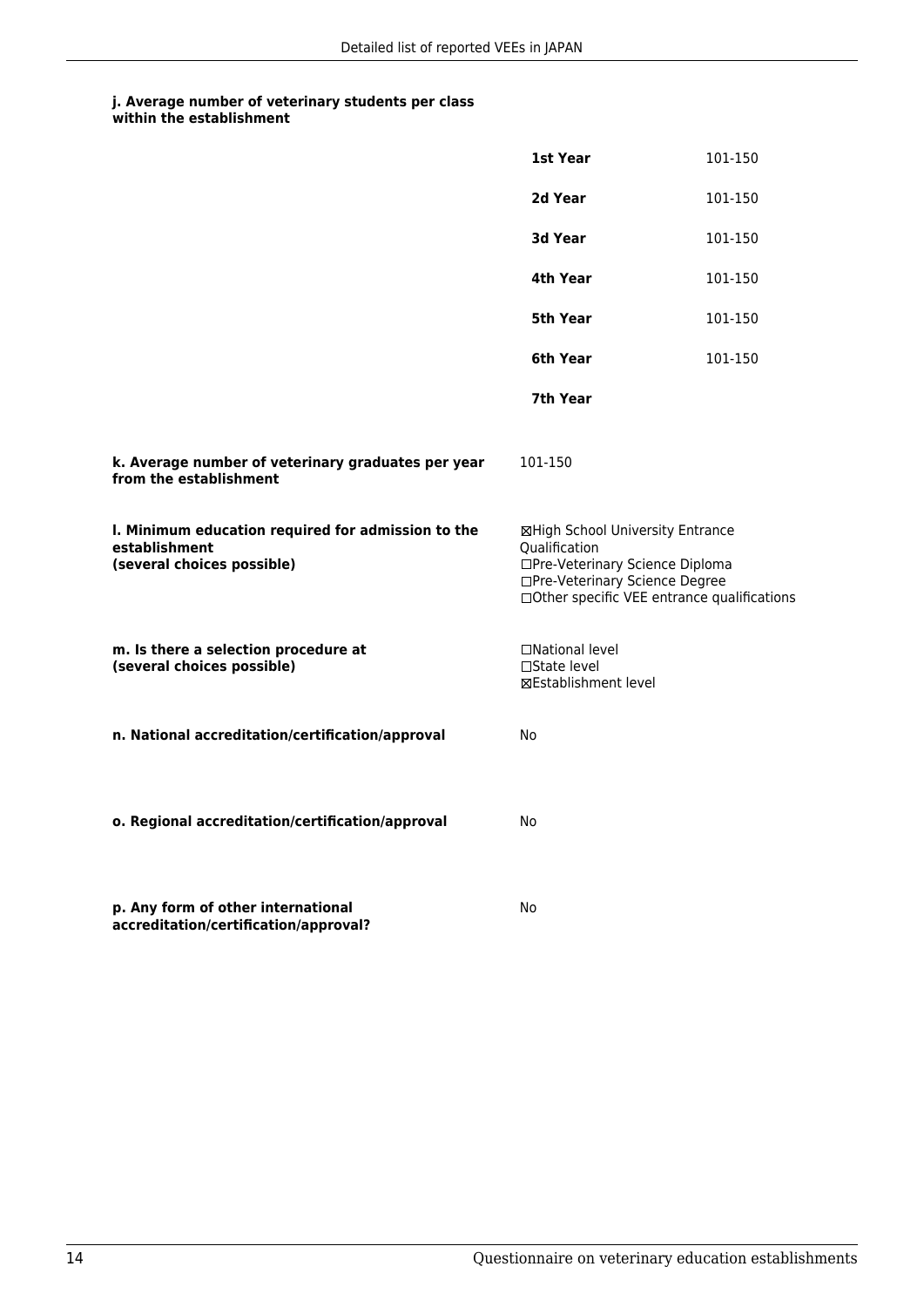### **Department of Veterinary Sciences, Faculty of Agriculture, University of Miyazaki**

**Last modified on: 2015-11-25 03:50:04**

| a. Name of VEE                                                | Department of Veterinary Sciences, Faculty of<br>Agriculture, University of Miyazaki                                  |
|---------------------------------------------------------------|-----------------------------------------------------------------------------------------------------------------------|
| b. Hosting Academic Institution<br>(when relevant)            | University of Miyazaki                                                                                                |
| c. Address of VEE<br>(street/city/state)                      | 1-1 Gakuen Kibanadai-nishi, Miyazaki, 889-2155<br>Japan                                                               |
| d. Country of VEE                                             | <b>JAPAN</b>                                                                                                          |
| e. Web-site (URL)                                             | http://www.agr.miyazaki-u.ac.jp/~vet/vet HP1.htm                                                                      |
| f. Institution type                                           | public                                                                                                                |
| g. Year of creation                                           | 1940                                                                                                                  |
| h. Veterinary degree(s) granted<br>(several choices possible) | □Specific Veterinary Diploma<br>⊠Bachelor<br>$\square$ Master<br>$\square$ Doctor<br>DPhD<br>□ Other (please explain) |

**i. Number of years of veterinary education required for VSB (or equivalent) registration**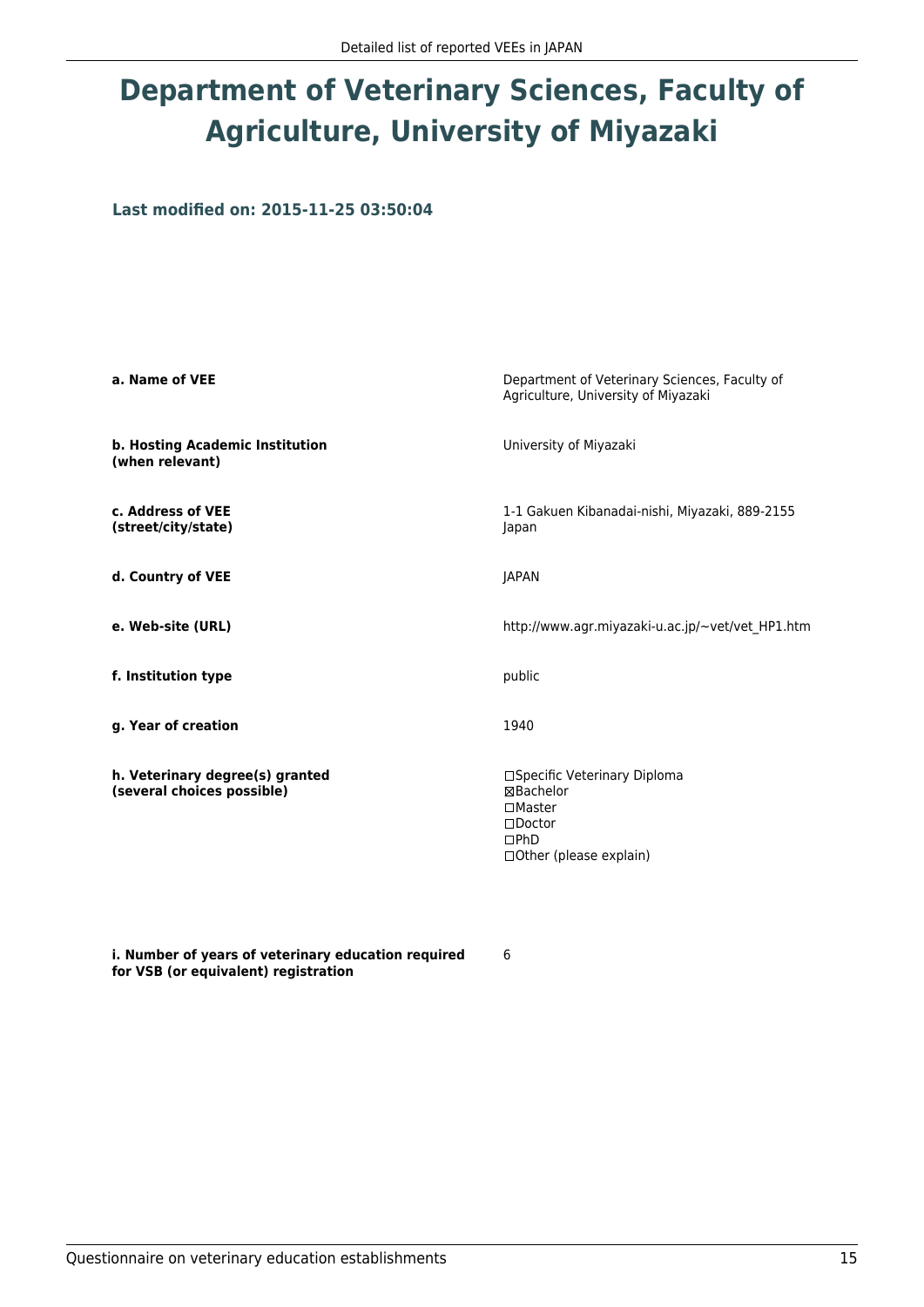|                                                                                                   | 1st Year                                                                                                                                                              | $0 - 50$ |
|---------------------------------------------------------------------------------------------------|-----------------------------------------------------------------------------------------------------------------------------------------------------------------------|----------|
|                                                                                                   | 2d Year                                                                                                                                                               | $0 - 50$ |
|                                                                                                   | 3d Year                                                                                                                                                               | $0 - 50$ |
|                                                                                                   | 4th Year                                                                                                                                                              | $0 - 50$ |
|                                                                                                   | 5th Year                                                                                                                                                              | $0 - 50$ |
|                                                                                                   | 6th Year                                                                                                                                                              | $0 - 50$ |
|                                                                                                   | 7th Year                                                                                                                                                              |          |
| k. Average number of veterinary graduates per year<br>from the establishment                      | $0 - 50$                                                                                                                                                              |          |
| I. Minimum education required for admission to the<br>establishment<br>(several choices possible) | ⊠High School University Entrance<br>Qualification<br>□Pre-Veterinary Science Diploma<br>□Pre-Veterinary Science Degree<br>□Other specific VEE entrance qualifications |          |
| m. Is there a selection procedure at<br>(several choices possible)                                | □National level<br>□State level<br>⊠Establishment level                                                                                                               |          |
| n. National accreditation/certification/approval                                                  | No                                                                                                                                                                    |          |
| o. Regional accreditation/certification/approval                                                  | No                                                                                                                                                                    |          |
| p. Any form of other international<br>accreditation/certification/approval?                       | No                                                                                                                                                                    |          |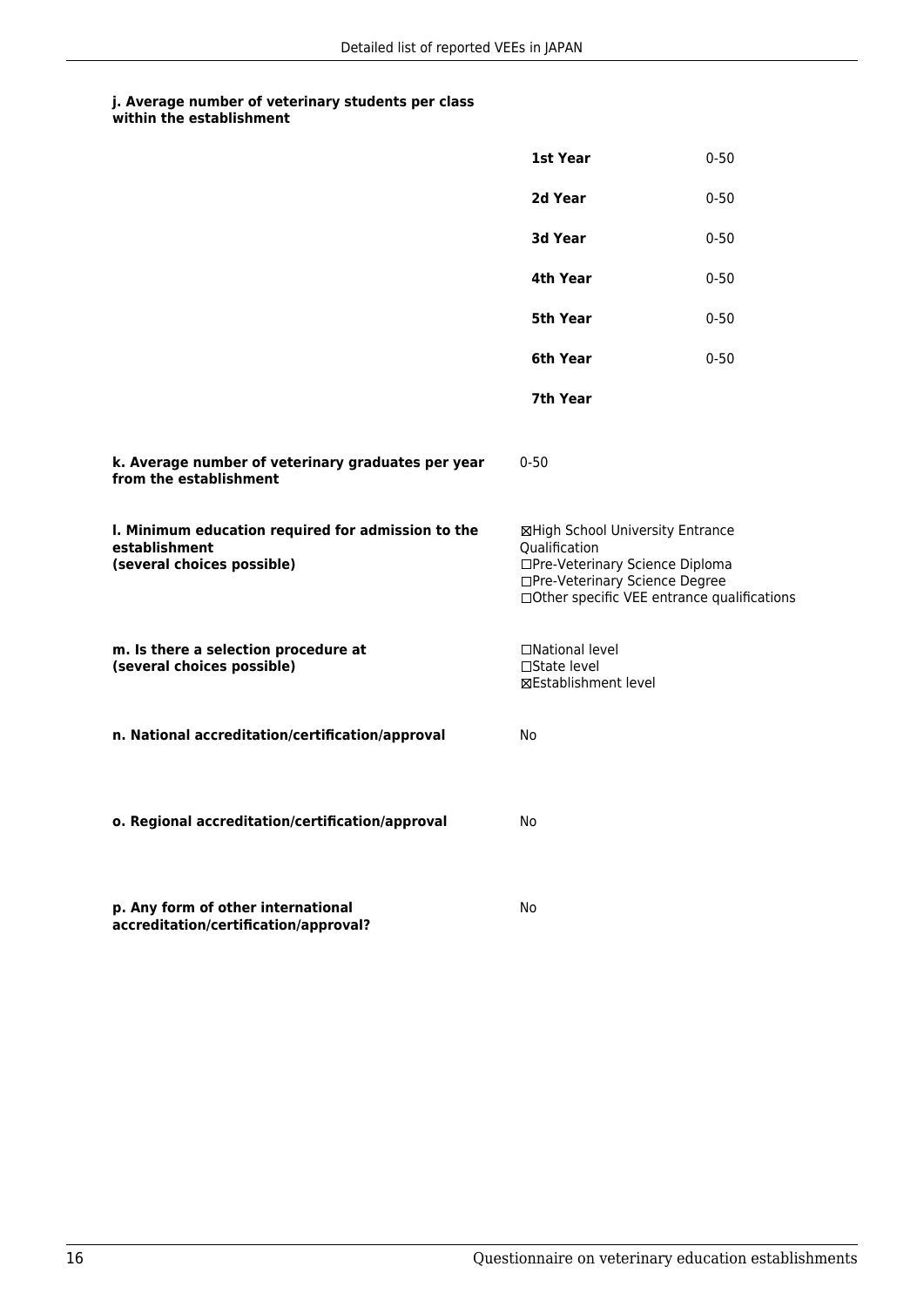## **Joint Department of Veterinary Medicine, Faculty of Agriculture, Tottori University**

**Last modified on: 2015-11-25 03:47:07**

| a. Name of VEE                                                | Joint Department of Veterinary Medicine,<br>Faculty of Agriculture, Tottori University                                  |
|---------------------------------------------------------------|-------------------------------------------------------------------------------------------------------------------------|
| b. Hosting Academic Institution<br>(when relevant)            | Joint Department of Veterinary Medicine with<br>Gifu University was launched in 2013.                                   |
| c. Address of VEE<br>(street/city/state)                      | 4-101, Koyama-Minami, Tottori, 680-8553<br>Japan                                                                        |
| d. Country of VEE                                             | <b>JAPAN</b>                                                                                                            |
| e. Web-site (URL)                                             | http://gt-jdvm.jp/                                                                                                      |
| f. Institution type                                           | public                                                                                                                  |
| g. Year of creation                                           | 1939                                                                                                                    |
| h. Veterinary degree(s) granted<br>(several choices possible) | □Specific Veterinary Diploma<br>⊠Bachelor<br>$\Box$ Master<br>$\square$ Doctor<br>$\Box$ PhD<br>□Other (please explain) |

6

**i. Number of years of veterinary education required for VSB (or equivalent) registration**

Questionnaire on veterinary education establishments and the state of the state of the state of the state of the state of the state of the state of the state of the state of the state of the state of the state of the state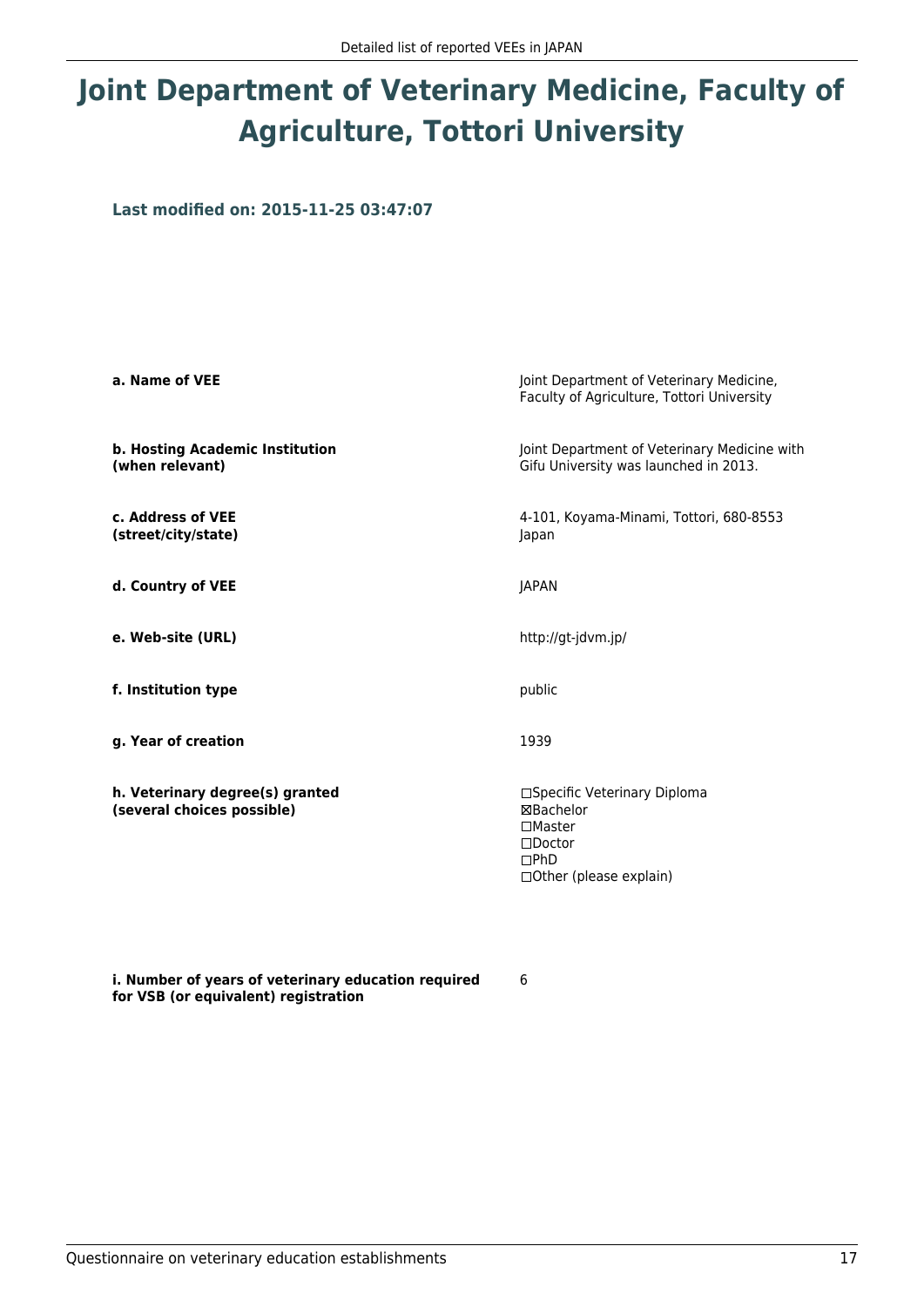|                                                                                                   | 1st Year                                                                                                                                                              | $0 - 50$ |
|---------------------------------------------------------------------------------------------------|-----------------------------------------------------------------------------------------------------------------------------------------------------------------------|----------|
|                                                                                                   | 2d Year                                                                                                                                                               | $0 - 50$ |
|                                                                                                   | 3d Year                                                                                                                                                               | $0 - 50$ |
|                                                                                                   | 4th Year                                                                                                                                                              | $0 - 50$ |
|                                                                                                   | 5th Year                                                                                                                                                              | $0 - 50$ |
|                                                                                                   | 6th Year                                                                                                                                                              | $0 - 50$ |
|                                                                                                   | 7th Year                                                                                                                                                              |          |
| k. Average number of veterinary graduates per year<br>from the establishment                      | $0 - 50$                                                                                                                                                              |          |
| I. Minimum education required for admission to the<br>establishment<br>(several choices possible) | ⊠High School University Entrance<br>Qualification<br>□Pre-Veterinary Science Diploma<br>□Pre-Veterinary Science Degree<br>□Other specific VEE entrance qualifications |          |
| m. Is there a selection procedure at<br>(several choices possible)                                | □National level<br>□State level<br>⊠Establishment level                                                                                                               |          |
| n. National accreditation/certification/approval                                                  | No                                                                                                                                                                    |          |
| o. Regional accreditation/certification/approval                                                  | No                                                                                                                                                                    |          |
| p. Any form of other international<br>accreditation/certification/approval?                       | No                                                                                                                                                                    |          |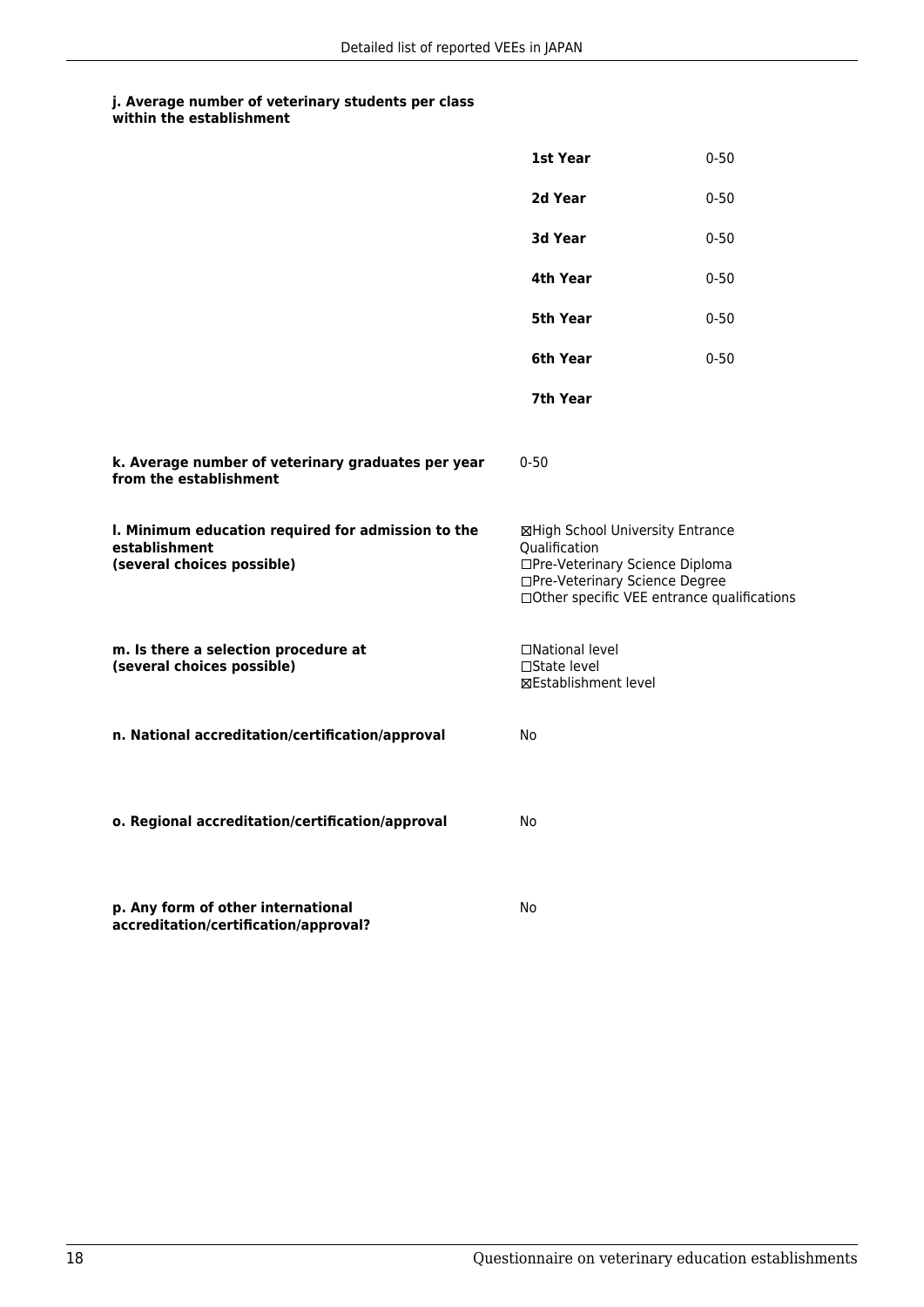# **Joint Department of Veterinary Medicine, Faculty of Applied Biological Sciences, Gifu University**

**Last modified on: 2015-11-25 03:46:31**

| a. Name of VEE                                                | Joint Department of Veterinary Medicine,<br>Faculty of Applied Biological Sciences, Gifu<br>University                   |
|---------------------------------------------------------------|--------------------------------------------------------------------------------------------------------------------------|
| b. Hosting Academic Institution<br>(when relevant)            | Joint Department of Veterinary Medicine with<br>Tottori University was launched in 2013                                  |
| c. Address of VEE<br>(street/city/state)                      | 1-1, Yanagido, Gifu-shi, 501-1193, Japan                                                                                 |
| d. Country of VEE                                             | JAPAN                                                                                                                    |
| e. Web-site (URL)                                             | http://gt-jdvm.jp/                                                                                                       |
| f. Institution type                                           | public                                                                                                                   |
| g. Year of creation                                           | 1940                                                                                                                     |
| h. Veterinary degree(s) granted<br>(several choices possible) | □Specific Veterinary Diploma<br>⊠Bachelor<br>$\square$ Master<br>$\Box$ Doctor<br>$\Box$ PhD<br>□ Other (please explain) |

6

**i. Number of years of veterinary education required for VSB (or equivalent) registration**

Questionnaire on veterinary education establishments 19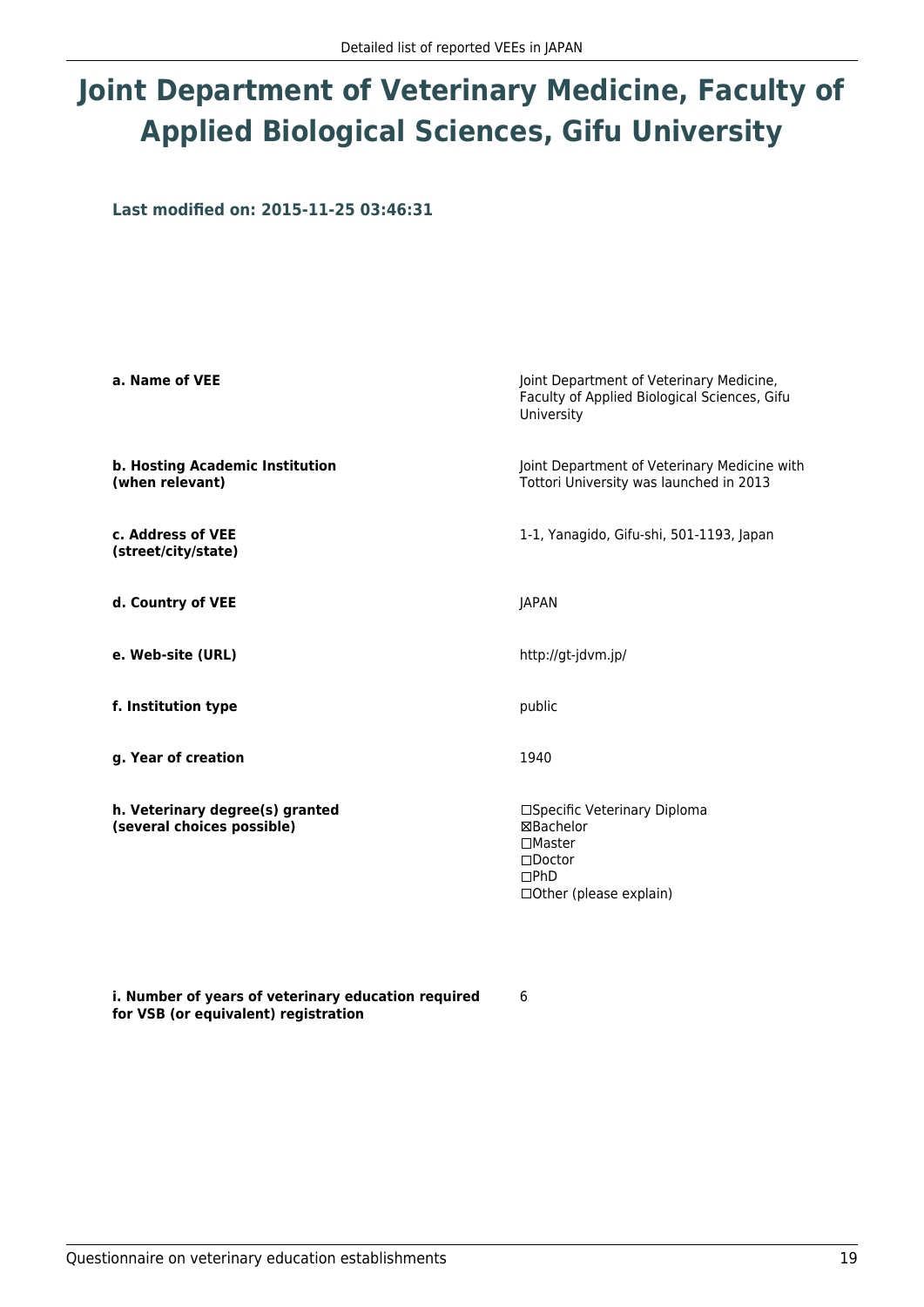|                                                                                                   | 1st Year                                                                                                                                                              | $0 - 50$ |
|---------------------------------------------------------------------------------------------------|-----------------------------------------------------------------------------------------------------------------------------------------------------------------------|----------|
|                                                                                                   | 2d Year                                                                                                                                                               | $0 - 50$ |
|                                                                                                   | 3d Year                                                                                                                                                               | $0 - 50$ |
|                                                                                                   | 4th Year                                                                                                                                                              | $0 - 50$ |
|                                                                                                   | 5th Year                                                                                                                                                              | $0 - 50$ |
|                                                                                                   | 6th Year                                                                                                                                                              | $0 - 50$ |
|                                                                                                   | 7th Year                                                                                                                                                              |          |
| k. Average number of veterinary graduates per year<br>from the establishment                      | $0 - 50$                                                                                                                                                              |          |
| I. Minimum education required for admission to the<br>establishment<br>(several choices possible) | ⊠High School University Entrance<br>Qualification<br>□Pre-Veterinary Science Diploma<br>□Pre-Veterinary Science Degree<br>□Other specific VEE entrance qualifications |          |
| m. Is there a selection procedure at<br>(several choices possible)                                | □National level<br>□State level<br>⊠Establishment level                                                                                                               |          |
| n. National accreditation/certification/approval                                                  | No                                                                                                                                                                    |          |
| o. Regional accreditation/certification/approval                                                  | No                                                                                                                                                                    |          |
| p. Any form of other international<br>accreditation/certification/approval?                       | No                                                                                                                                                                    |          |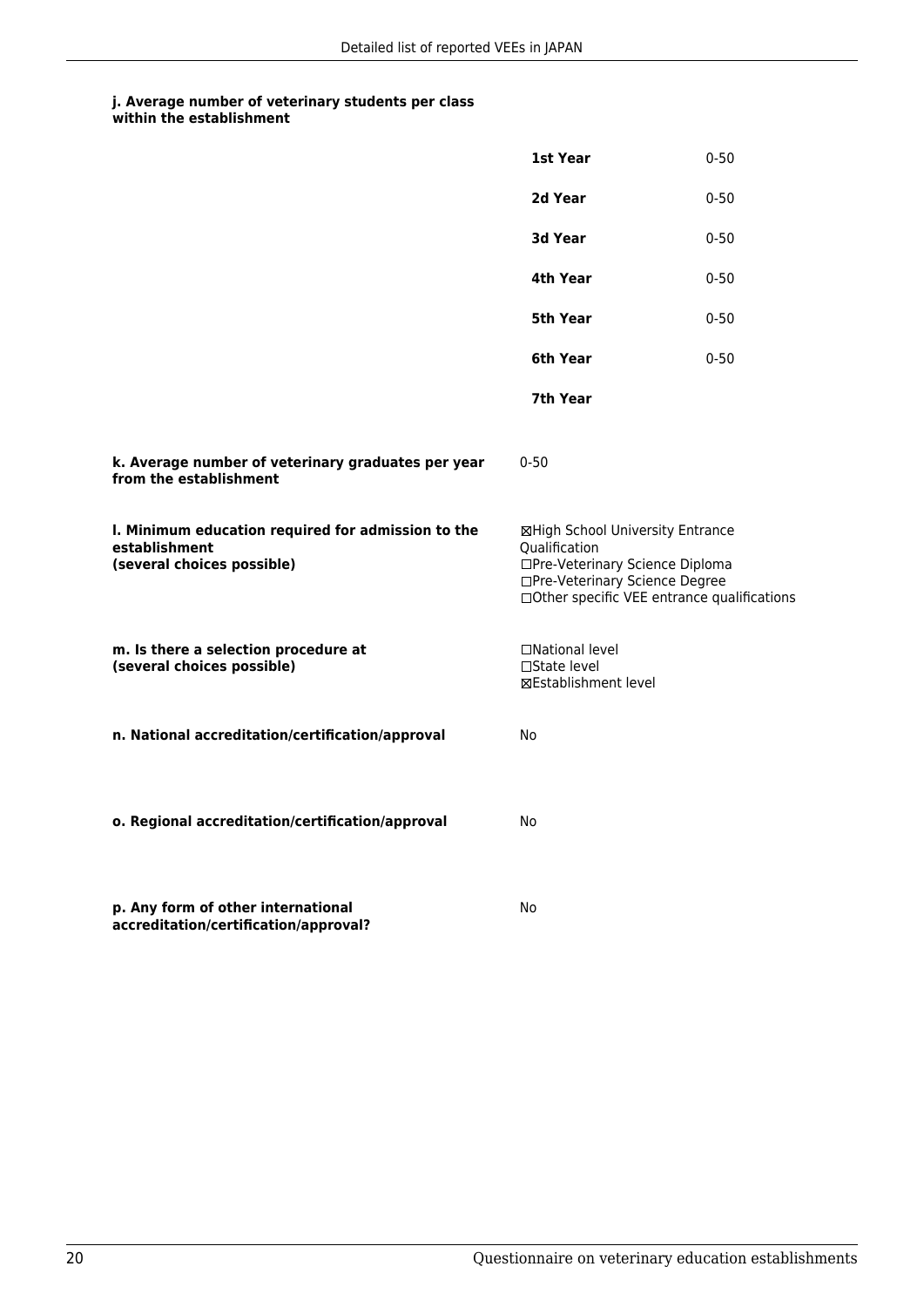## **Joint Faculty of Veterinary Medicine,Department of Veterinary Medicine,Kagoshima University**

**Last modified on: 2015-11-25 03:49:31**

| a. Name of VEE                                                | Joint Faculty of Veterinary Medicine, Department of<br>Veterinary Medicine, Kagoshima University                                    |
|---------------------------------------------------------------|-------------------------------------------------------------------------------------------------------------------------------------|
| b. Hosting Academic Institution<br>(when relevant)            | Joint Faculty of Veterinary Medicine with Yamaguchi<br>University was launched in 2012.                                             |
| c. Address of VEE<br>(street/city/state)                      | 1-21-24 Korimoto Kagoshima City Kagoshima<br>Prefecture 890-0065 Japan                                                              |
| d. Country of VEE                                             | <b>JAPAN</b>                                                                                                                        |
| e. Web-site (URL)                                             | http://www.vet.kagoshima-u.ac.jp/jfvm/eng/index.html                                                                                |
| f. Institution type                                           | public                                                                                                                              |
| g. Year of creation                                           | 1949                                                                                                                                |
| h. Veterinary degree(s) granted<br>(several choices possible) | □Specific Veterinary Diploma<br>⊠Bachelor<br>$\square$ Master<br>$\square$ Doctor<br>$\square$ PhD<br>$\Box$ Other (please explain) |

**i. Number of years of veterinary education required for VSB (or equivalent) registration**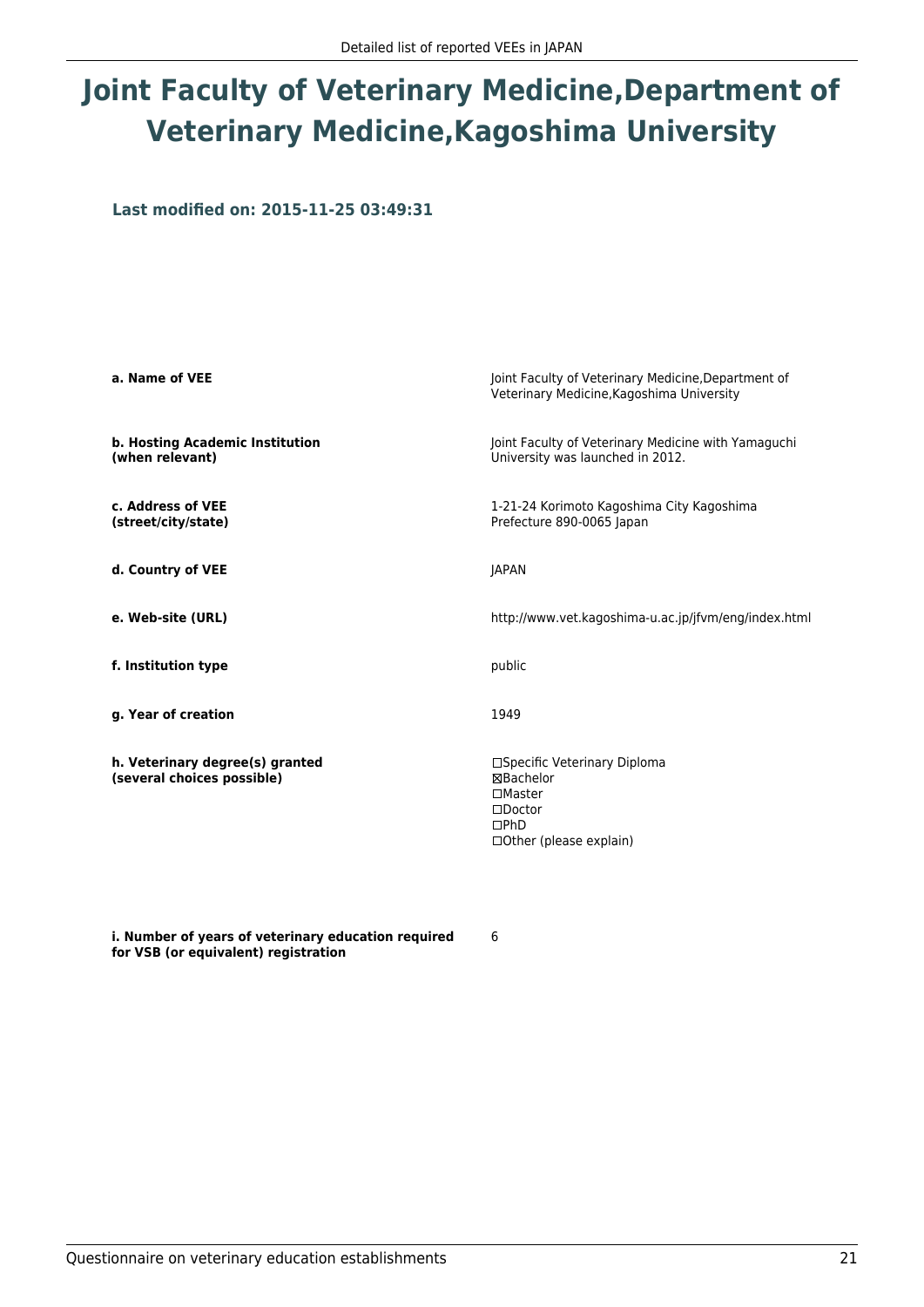|                                                                                                   | 1st Year                                                                                                                                                              | $0 - 50$ |
|---------------------------------------------------------------------------------------------------|-----------------------------------------------------------------------------------------------------------------------------------------------------------------------|----------|
|                                                                                                   | 2d Year                                                                                                                                                               | $0 - 50$ |
|                                                                                                   | 3d Year                                                                                                                                                               | $0 - 50$ |
|                                                                                                   | 4th Year                                                                                                                                                              | $0 - 50$ |
|                                                                                                   | 5th Year                                                                                                                                                              | $0 - 50$ |
|                                                                                                   | 6th Year                                                                                                                                                              | $0 - 50$ |
|                                                                                                   | 7th Year                                                                                                                                                              |          |
| k. Average number of veterinary graduates per year<br>from the establishment                      | $0 - 50$                                                                                                                                                              |          |
| I. Minimum education required for admission to the<br>establishment<br>(several choices possible) | ⊠High School University Entrance<br>Qualification<br>□Pre-Veterinary Science Diploma<br>□Pre-Veterinary Science Degree<br>□Other specific VEE entrance qualifications |          |
| m. Is there a selection procedure at<br>(several choices possible)                                | □National level<br>□State level<br>⊠Establishment level                                                                                                               |          |
| n. National accreditation/certification/approval                                                  | No                                                                                                                                                                    |          |
| o. Regional accreditation/certification/approval                                                  | No                                                                                                                                                                    |          |
| p. Any form of other international<br>accreditation/certification/approval?                       | No                                                                                                                                                                    |          |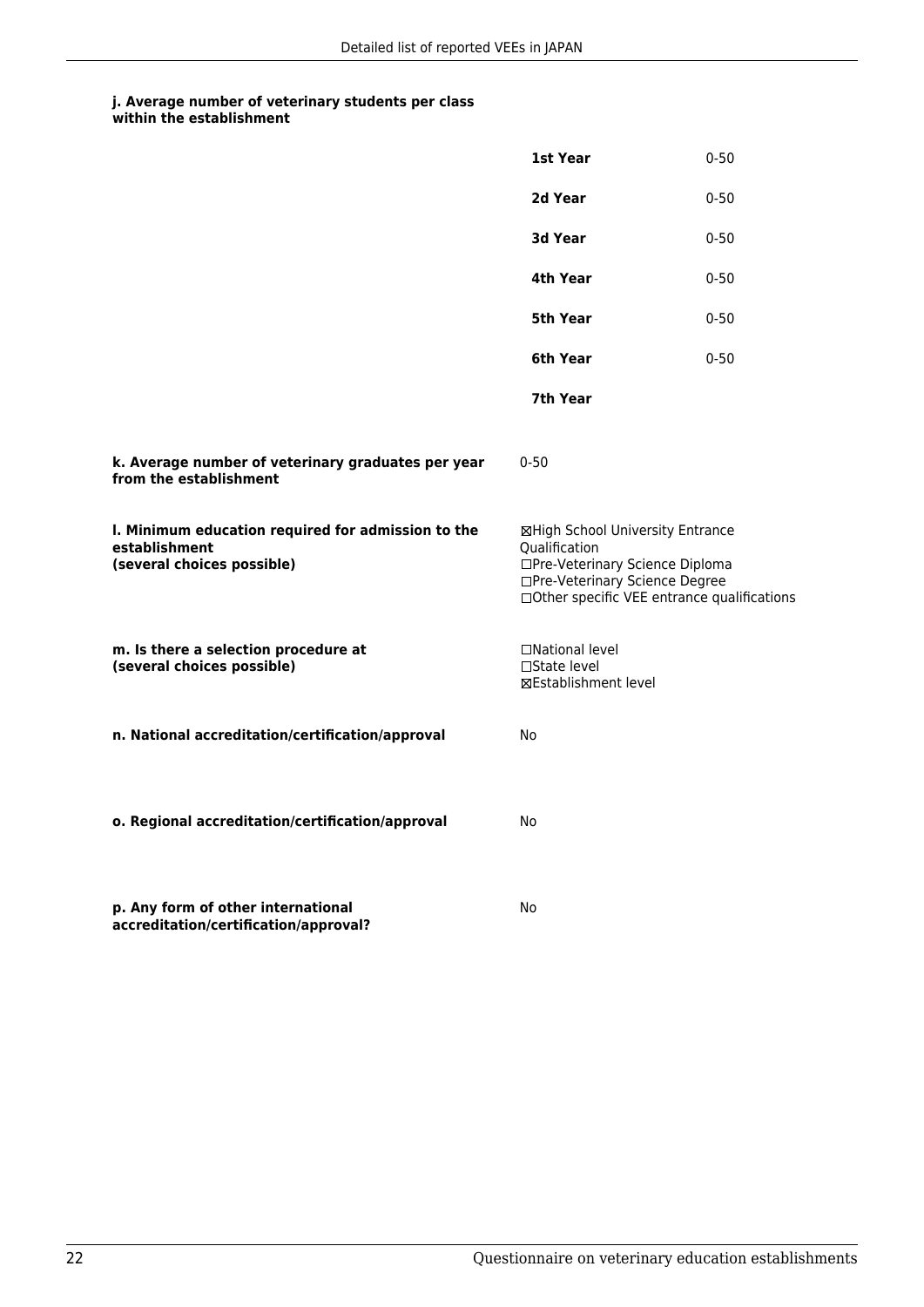### **Kitasato University, School of Veterinary Medicine**

#### **Last modified on: 2015-11-25 03:50:37**

| a. Name of VEE                                                | Kitasato University, School of Veterinary<br>Medicine                                                                    |  |
|---------------------------------------------------------------|--------------------------------------------------------------------------------------------------------------------------|--|
| b. Hosting Academic Institution<br>(when relevant)            | Kitasato University                                                                                                      |  |
| c. Address of VEE<br>(street/city/state)                      | Towada 23-35-1, Aomori 034-8628                                                                                          |  |
| d. Country of VEE                                             | JAPAN                                                                                                                    |  |
| e. Web-site (URL)                                             | http://www2.vmas.kitasato-u.ac.jp/en/                                                                                    |  |
| f. Institution type                                           | private                                                                                                                  |  |
| g. Year of creation                                           | 1966                                                                                                                     |  |
| h. Veterinary degree(s) granted<br>(several choices possible) | □Specific Veterinary Diploma<br>⊠Bachelor<br>$\Box$ Master<br>$\square$ Doctor<br>$\Box$ PhD<br>□ Other (please explain) |  |

**i. Number of years of veterinary education required for VSB (or equivalent) registration**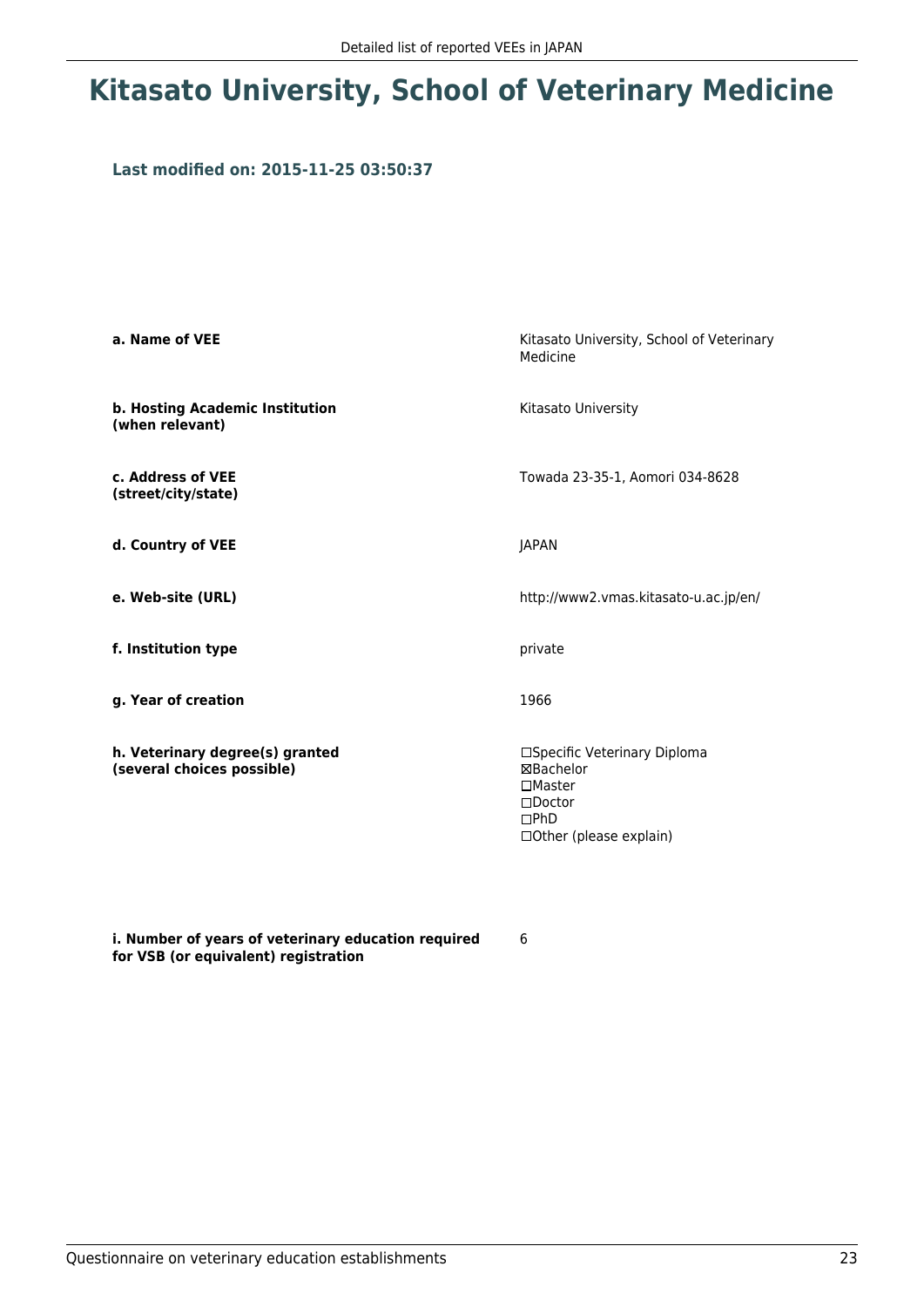|                                                                                                   | 1st Year                                                                                                                                                              | 101-150 |
|---------------------------------------------------------------------------------------------------|-----------------------------------------------------------------------------------------------------------------------------------------------------------------------|---------|
|                                                                                                   | 2d Year                                                                                                                                                               | 101-150 |
|                                                                                                   | 3d Year                                                                                                                                                               | 101-150 |
|                                                                                                   | 4th Year                                                                                                                                                              | 101-150 |
|                                                                                                   | 5th Year                                                                                                                                                              | 101-150 |
|                                                                                                   | 6th Year                                                                                                                                                              | 101-150 |
|                                                                                                   | 7th Year                                                                                                                                                              |         |
| k. Average number of veterinary graduates per year<br>from the establishment                      | 101-150                                                                                                                                                               |         |
| I. Minimum education required for admission to the<br>establishment<br>(several choices possible) | ⊠High School University Entrance<br>Qualification<br>□Pre-Veterinary Science Diploma<br>□Pre-Veterinary Science Degree<br>□Other specific VEE entrance qualifications |         |
| m. Is there a selection procedure at<br>(several choices possible)                                | □National level<br>□State level<br>⊠Establishment level                                                                                                               |         |
| n. National accreditation/certification/approval                                                  | No                                                                                                                                                                    |         |
| o. Regional accreditation/certification/approval                                                  | No                                                                                                                                                                    |         |
| p. Any form of other international<br>accreditation/certification/approval?                       | No                                                                                                                                                                    |         |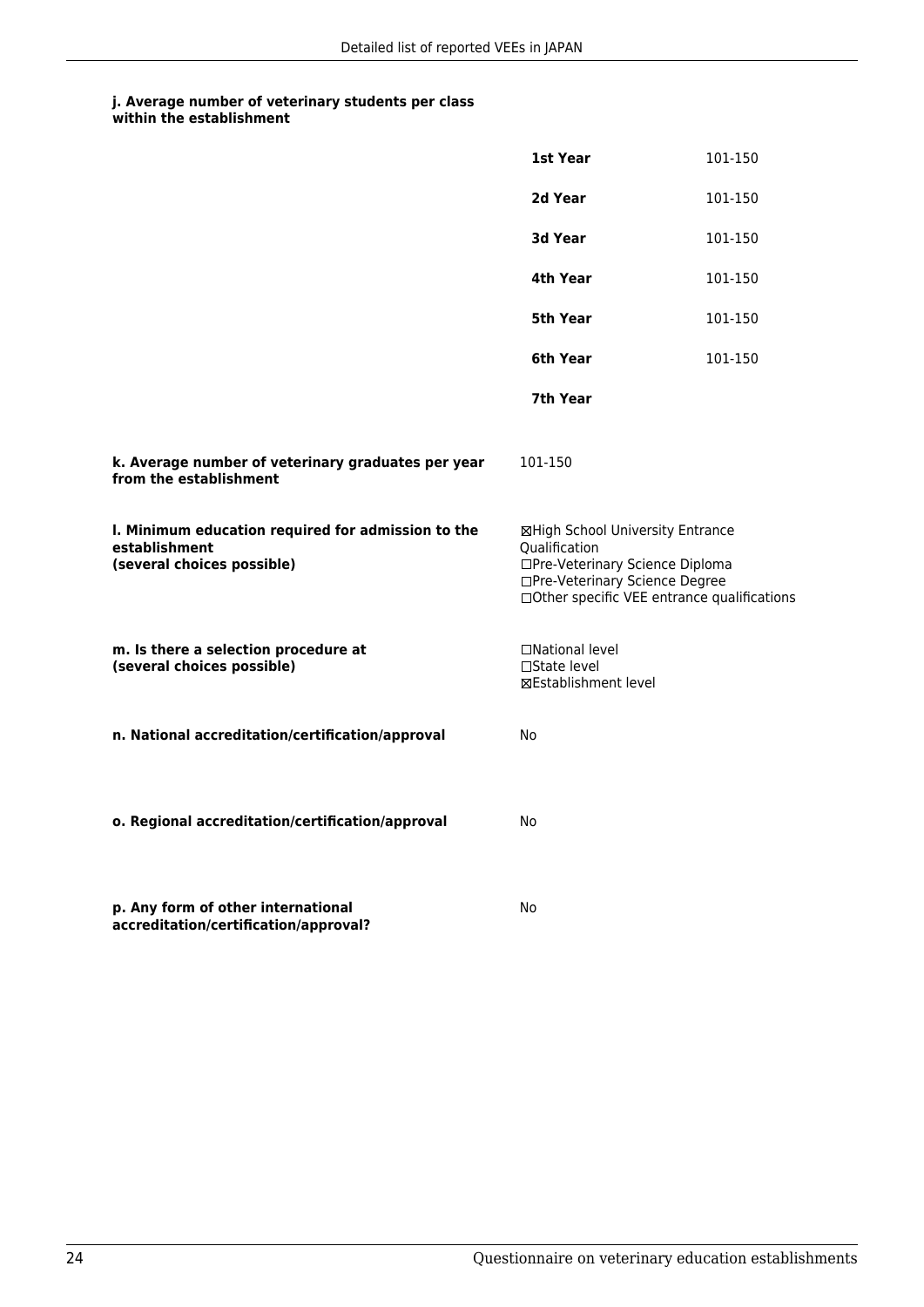# **Osaka Prefecture University, College of Life, Environment, and Advanced Sciences, School of Veterinary Science**

**Last modified on: 2015-11-25 03:47:41**

| a. Name of VEE                                                | Osaka Prefecture University, College of Life,<br>Environment, and Advanced Sciences, School<br>of Veterinary Science           |  |
|---------------------------------------------------------------|--------------------------------------------------------------------------------------------------------------------------------|--|
| b. Hosting Academic Institution<br>(when relevant)            | Osaka Prefecture University                                                                                                    |  |
| c. Address of VEE<br>(street/city/state)                      | 1-58 Rinku-oraikita, Izumisano-shi, Osaka<br>598-8531                                                                          |  |
| d. Country of VEE                                             | <b>JAPAN</b>                                                                                                                   |  |
| e. Web-site (URL)                                             | http://www.vet.osakafu-u.ac.jp/                                                                                                |  |
| f. Institution type                                           | public                                                                                                                         |  |
| g. Year of creation                                           | 1883                                                                                                                           |  |
| h. Veterinary degree(s) granted<br>(several choices possible) | □Specific Veterinary Diploma<br>⊠Bachelor<br>$\square$ Master<br>$\square$ Doctor<br>$\square$ PhD<br>□ Other (please explain) |  |

**i. Number of years of veterinary education required for VSB (or equivalent) registration**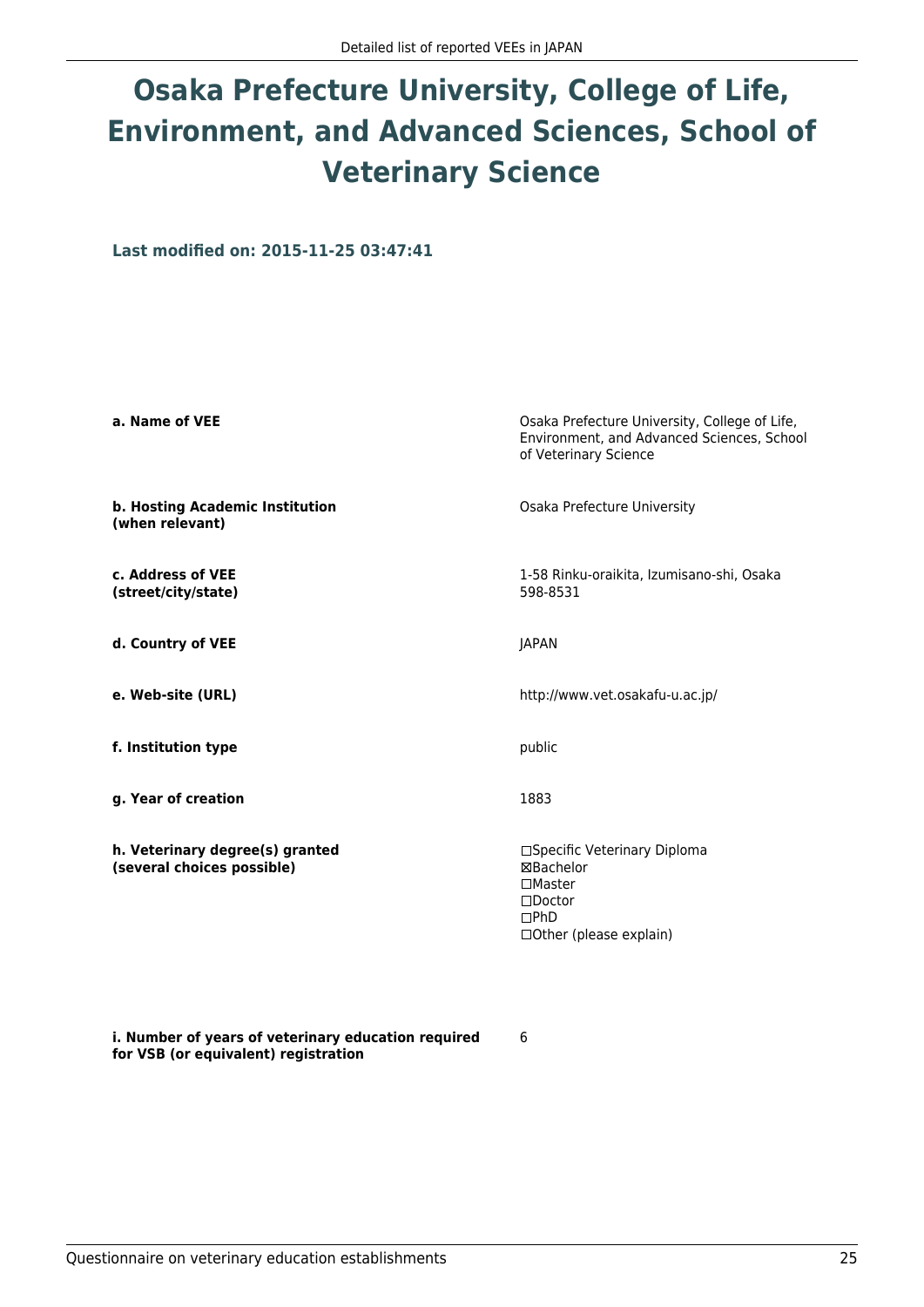|                                                                                                   | 1st Year                                                                                                                                                              | $0 - 50$ |
|---------------------------------------------------------------------------------------------------|-----------------------------------------------------------------------------------------------------------------------------------------------------------------------|----------|
|                                                                                                   | 2d Year                                                                                                                                                               | $0 - 50$ |
|                                                                                                   | 3d Year                                                                                                                                                               | $0 - 50$ |
|                                                                                                   | 4th Year                                                                                                                                                              | $0 - 50$ |
|                                                                                                   | 5th Year                                                                                                                                                              | $0 - 50$ |
|                                                                                                   | 6th Year                                                                                                                                                              | $0 - 50$ |
|                                                                                                   | 7th Year                                                                                                                                                              |          |
| k. Average number of veterinary graduates per year<br>from the establishment                      | $0 - 50$                                                                                                                                                              |          |
| I. Minimum education required for admission to the<br>establishment<br>(several choices possible) | ⊠High School University Entrance<br>Qualification<br>□Pre-Veterinary Science Diploma<br>□Pre-Veterinary Science Degree<br>□Other specific VEE entrance qualifications |          |
| m. Is there a selection procedure at<br>(several choices possible)                                | □National level<br>□State level<br>⊠Establishment level                                                                                                               |          |
| n. National accreditation/certification/approval                                                  | No                                                                                                                                                                    |          |
| o. Regional accreditation/certification/approval                                                  | No                                                                                                                                                                    |          |
| p. Any form of other international<br>accreditation/certification/approval?                       | No                                                                                                                                                                    |          |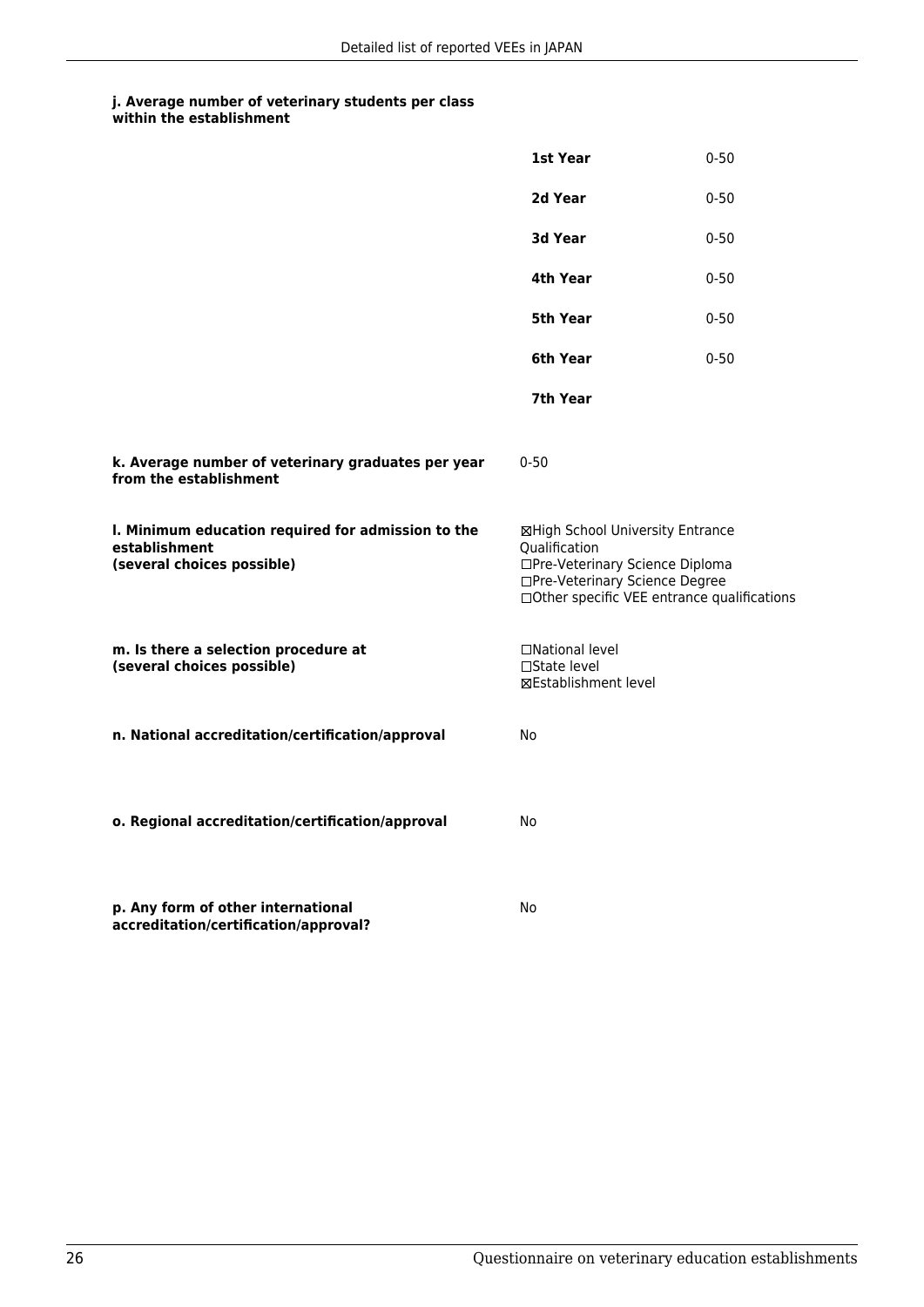### **School of Cooperative Veterinary Medicine,Obihiro University of Agriculture and Veterinary Medicine**

**Last modified on: 2015-11-25 03:43:41**

| a. Name of VEE                                                | School of Cooperative Veterinary<br>Medicine, Obihiro University of Agriculture and<br>Veterinary Medicine      |
|---------------------------------------------------------------|-----------------------------------------------------------------------------------------------------------------|
| b. Hosting Academic Institution<br>(when relevant)            | The Cooperative Veterinary Education<br>Program with Hokkaido University was<br>launched in 2012.               |
| c. Address of VEE<br>(street/city/state)                      | Inada-Cho Nishi 2-11, Obihiro, Hokkaido,<br><b>JAPAN</b>                                                        |
| d. Country of VEE                                             | JAPAN                                                                                                           |
| e. Web-site (URL)                                             | http://www.obihiro.ac.jp/english/index.html                                                                     |
| f. Institution type                                           | public                                                                                                          |
| g. Year of creation                                           | 1941                                                                                                            |
| h. Veterinary degree(s) granted<br>(several choices possible) | □Specific Veterinary Diploma<br>⊠Bachelor<br>$\Box$ Master<br>$\Box$ Doctor<br>DPhD<br>□ Other (please explain) |

6

**i. Number of years of veterinary education required for VSB (or equivalent) registration**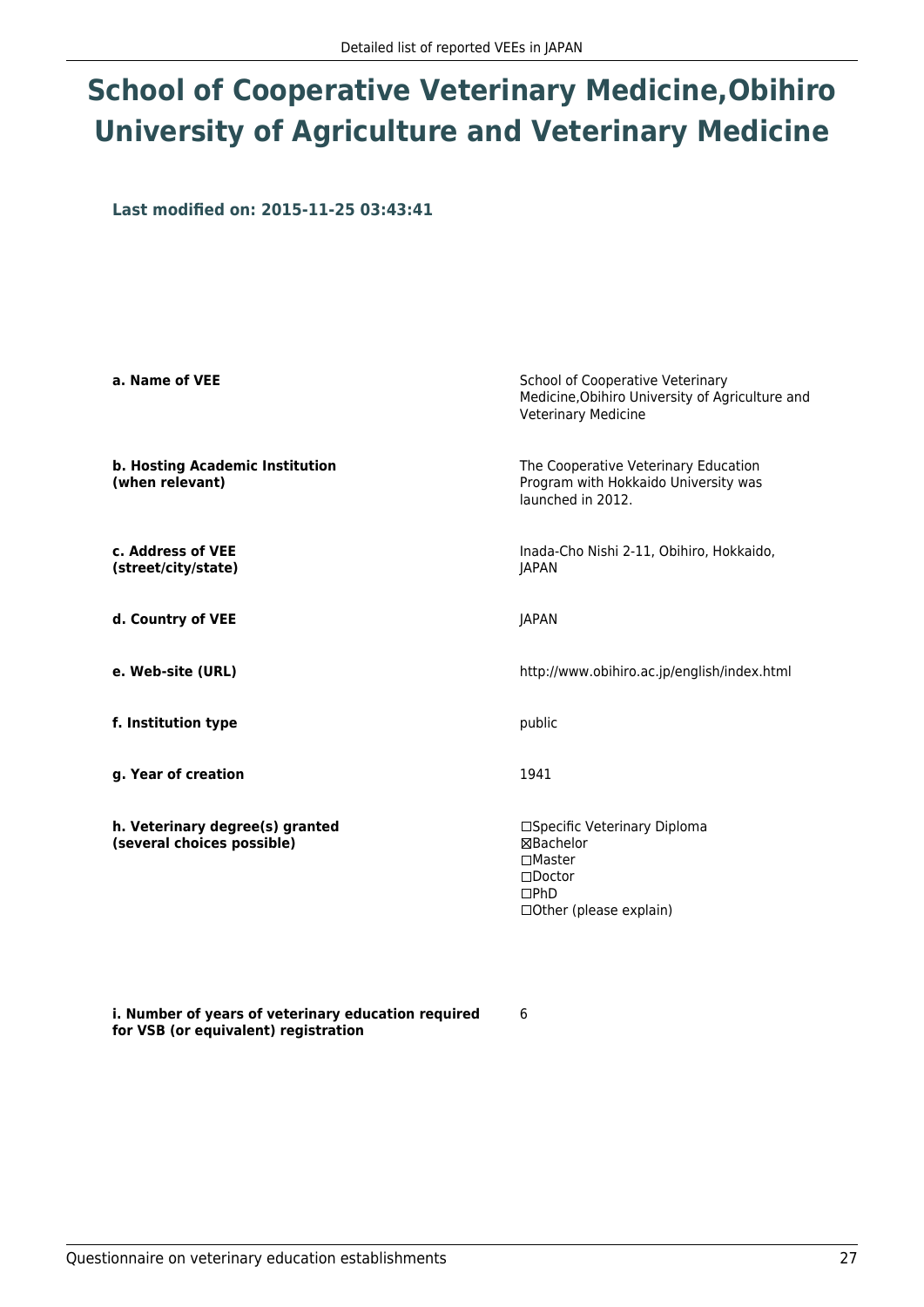|                                                                                                   | 1st Year                                                                                                                                                              | $0 - 50$ |
|---------------------------------------------------------------------------------------------------|-----------------------------------------------------------------------------------------------------------------------------------------------------------------------|----------|
|                                                                                                   | 2d Year                                                                                                                                                               | $0 - 50$ |
|                                                                                                   | 3d Year                                                                                                                                                               | $0 - 50$ |
|                                                                                                   | 4th Year                                                                                                                                                              | $0 - 50$ |
|                                                                                                   | 5th Year                                                                                                                                                              | $0 - 50$ |
|                                                                                                   | 6th Year                                                                                                                                                              | $0 - 50$ |
|                                                                                                   | 7th Year                                                                                                                                                              |          |
| k. Average number of veterinary graduates per year<br>from the establishment                      | $0 - 50$                                                                                                                                                              |          |
| I. Minimum education required for admission to the<br>establishment<br>(several choices possible) | ⊠High School University Entrance<br>Qualification<br>□Pre-Veterinary Science Diploma<br>□Pre-Veterinary Science Degree<br>□Other specific VEE entrance qualifications |          |
| m. Is there a selection procedure at<br>(several choices possible)                                | □National level<br>□State level<br>⊠Establishment level                                                                                                               |          |
| n. National accreditation/certification/approval                                                  | No                                                                                                                                                                    |          |
| o. Regional accreditation/certification/approval                                                  | No                                                                                                                                                                    |          |
| p. Any form of other international<br>accreditation/certification/approval?                       | No                                                                                                                                                                    |          |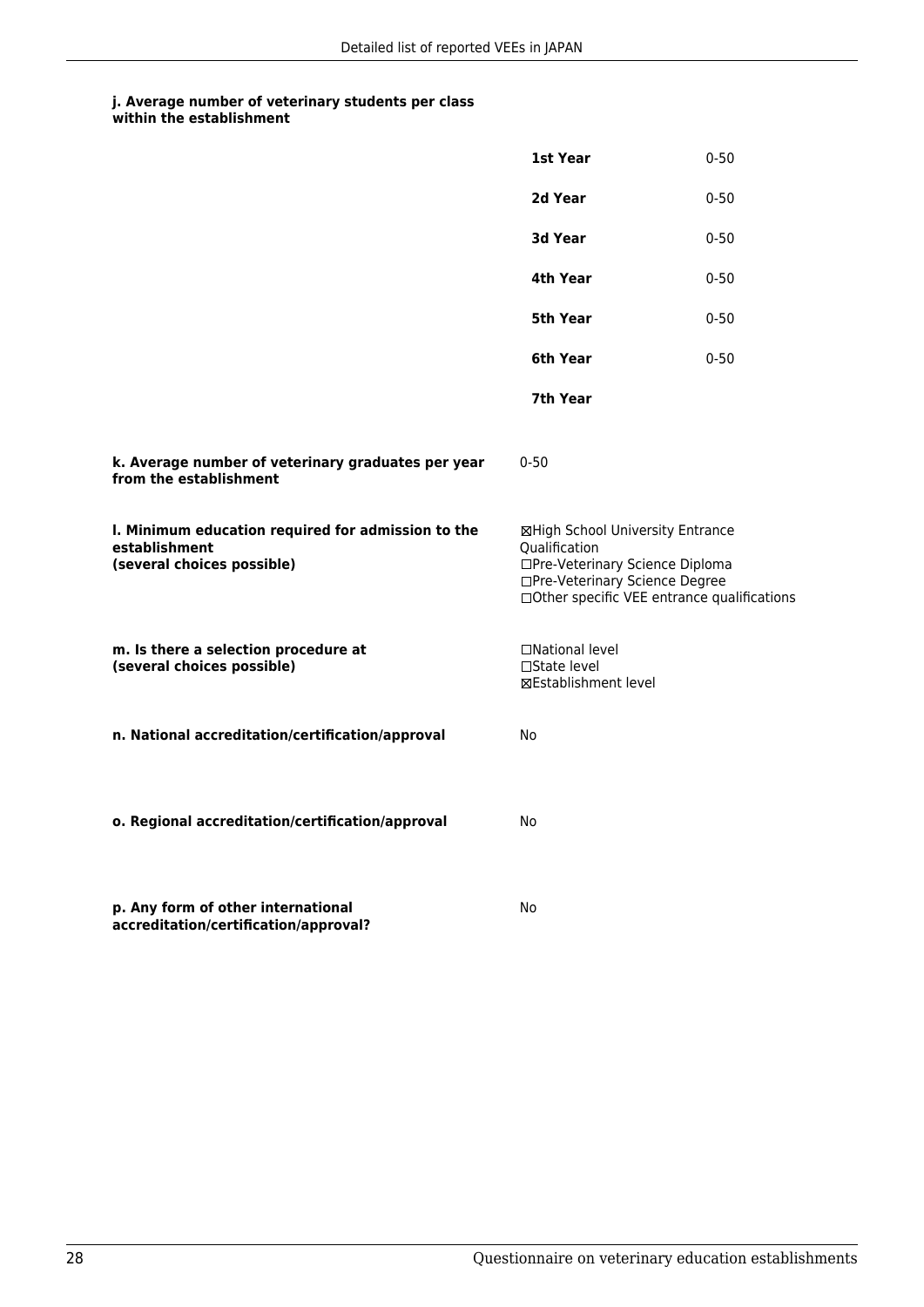# **School of Veterinary Medicine, Faculty of Veterinary Science, Nippon Veterinary and Life Science University**

**Last modified on: 2015-11-25 03:51:43**

| a. Name of VEE                                                | School of Veterinary Medicine, Faculty of<br>Veterinary Science, Nippon Veterinary and<br>Life Science University        |  |
|---------------------------------------------------------------|--------------------------------------------------------------------------------------------------------------------------|--|
| b. Hosting Academic Institution<br>(when relevant)            | Nippon Veterinary and Life Science University                                                                            |  |
| c. Address of VEE<br>(street/city/state)                      | 1-7-1 Kyonancho, Musashino-shi, Tokyo<br>180-8602, JAPAN                                                                 |  |
| d. Country of VEE                                             | JAPAN                                                                                                                    |  |
| e. Web-site (URL)                                             | http://www.nvlu.ac.jp/en/index.html/                                                                                     |  |
| f. Institution type                                           | private                                                                                                                  |  |
| g. Year of creation                                           | 1881                                                                                                                     |  |
| h. Veterinary degree(s) granted<br>(several choices possible) | □Specific Veterinary Diploma<br>⊠Bachelor<br>$\Box$ Master<br>$\square$ Doctor<br>$\Box$ PhD<br>□ Other (please explain) |  |

6

**i. Number of years of veterinary education required for VSB (or equivalent) registration**

Questionnaire on veterinary education establishments 29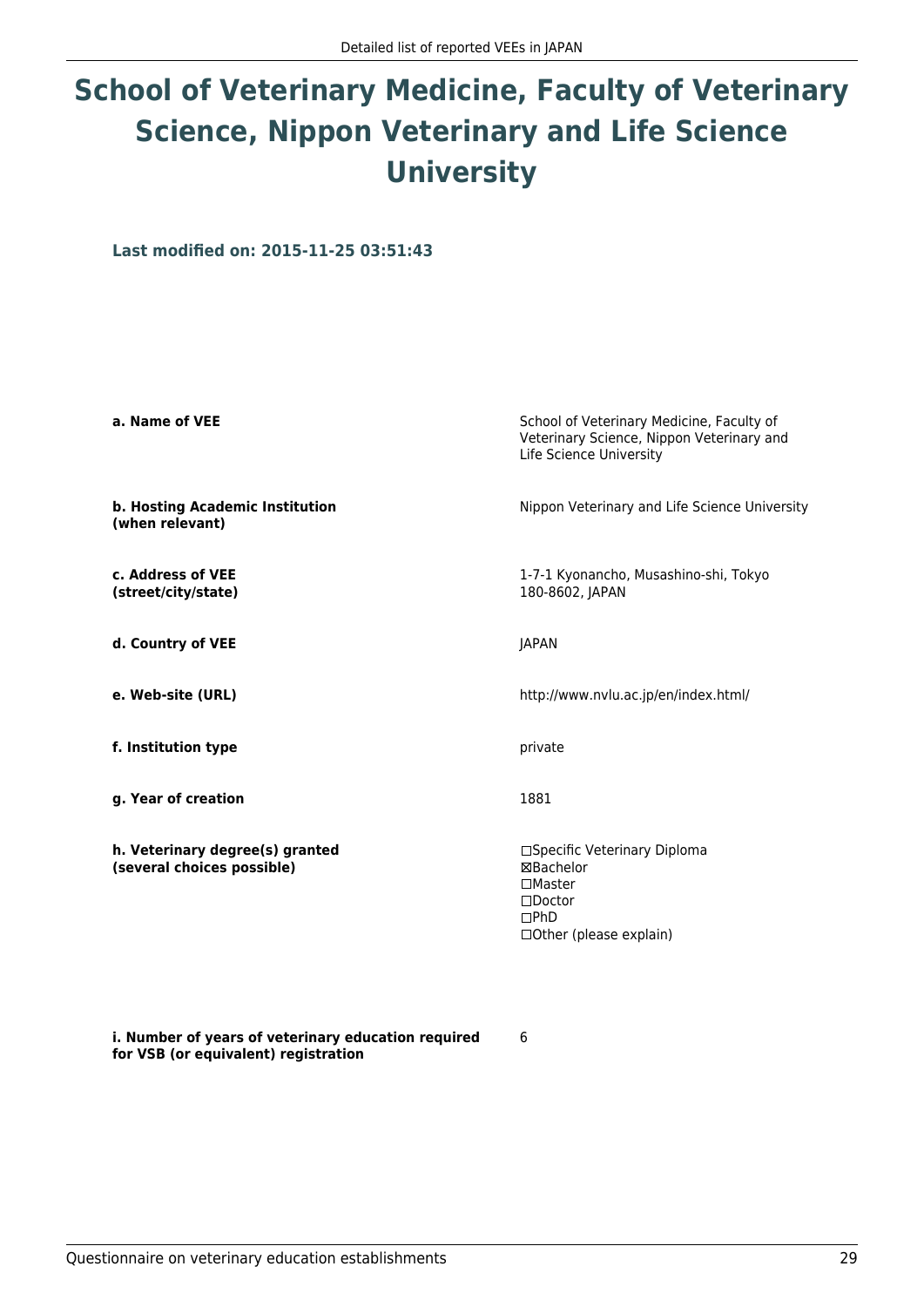|                                                                                                   | 1st Year                                                                                                                                                              | $0 - 50$ |
|---------------------------------------------------------------------------------------------------|-----------------------------------------------------------------------------------------------------------------------------------------------------------------------|----------|
|                                                                                                   | 2d Year                                                                                                                                                               | $0 - 50$ |
|                                                                                                   | <b>3d Year</b>                                                                                                                                                        | $0 - 50$ |
|                                                                                                   | 4th Year                                                                                                                                                              | $0 - 50$ |
|                                                                                                   | 5th Year                                                                                                                                                              | $0 - 50$ |
|                                                                                                   | 6th Year                                                                                                                                                              | $0 - 50$ |
|                                                                                                   | 7th Year                                                                                                                                                              |          |
| k. Average number of veterinary graduates per year<br>from the establishment                      | 51-100                                                                                                                                                                |          |
| I. Minimum education required for admission to the<br>establishment<br>(several choices possible) | ⊠High School University Entrance<br>Qualification<br>□Pre-Veterinary Science Diploma<br>□Pre-Veterinary Science Degree<br>□Other specific VEE entrance qualifications |          |
| m. Is there a selection procedure at<br>(several choices possible)                                | □National level<br>□State level<br>⊠Establishment level                                                                                                               |          |
| n. National accreditation/certification/approval                                                  | No                                                                                                                                                                    |          |
| o. Regional accreditation/certification/approval                                                  | No                                                                                                                                                                    |          |
| p. Any form of other international<br>accreditation/certification/approval?                       | No                                                                                                                                                                    |          |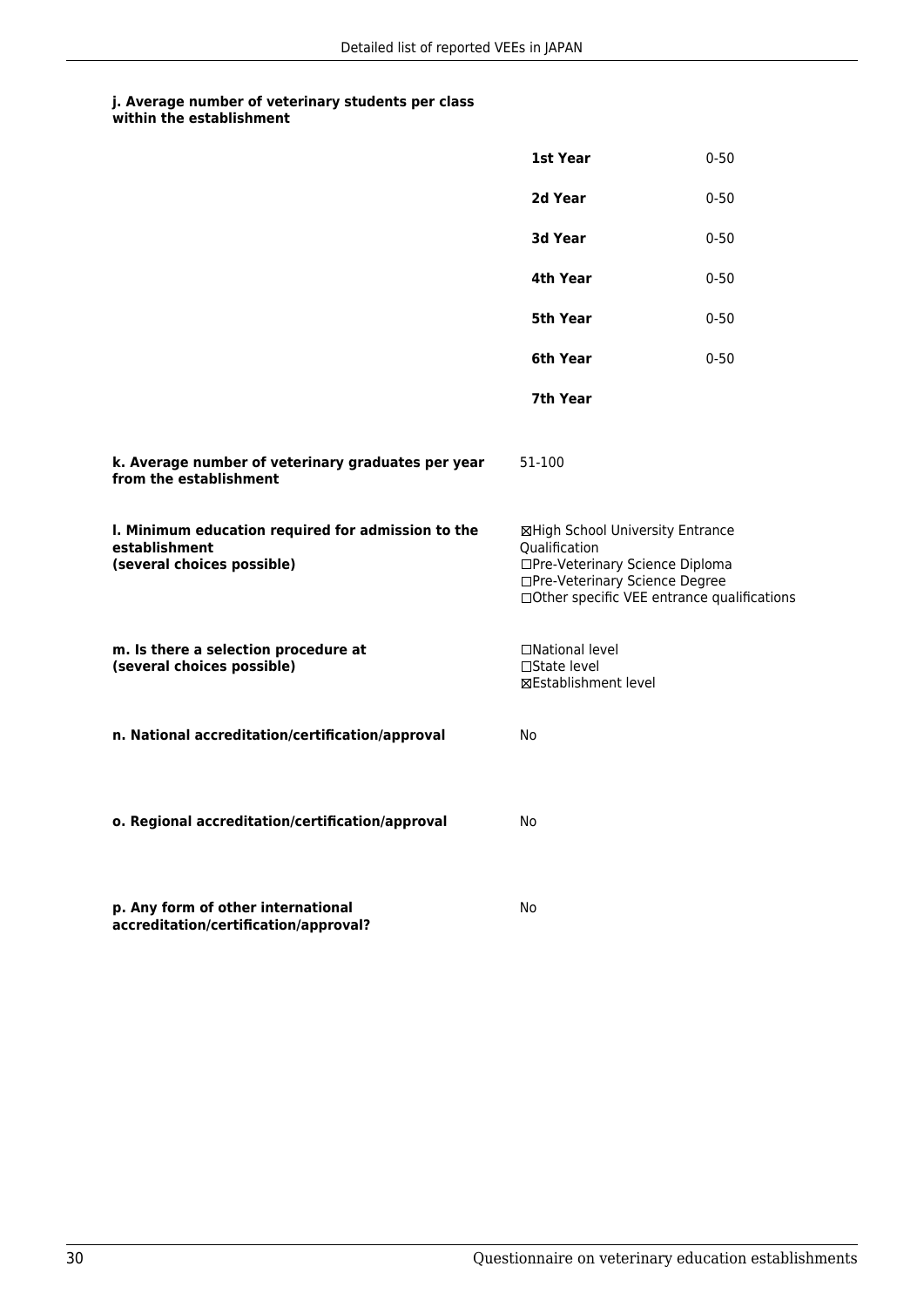### **School of Veterinary Medicine, Hokkaido University**

#### **Last modified on: 2015-11-25 03:39:59**

| a. Name of VEE                                                | School of Veterinary Medicine, Hokkaido<br>University                                                                                                                                                                                                        |
|---------------------------------------------------------------|--------------------------------------------------------------------------------------------------------------------------------------------------------------------------------------------------------------------------------------------------------------|
| b. Hosting Academic Institution<br>(when relevant)            | The Cooperative Veterinary Education<br>Program with Obihiro University launched in<br>2012 and this program/establishment is<br>preparing to apply for the approval from the<br>European Association of Establishments for<br>Veterinary Education in 2020. |
| c. Address of VEE<br>(street/city/state)                      | N18W9 Sapporo 060-0818, Hokkaido                                                                                                                                                                                                                             |
| d. Country of VEE                                             | <b>JAPAN</b>                                                                                                                                                                                                                                                 |
| e. Web-site (URL)                                             | http://www.vetmed.hokudai.ac.jp/en/                                                                                                                                                                                                                          |
| f. Institution type                                           | public                                                                                                                                                                                                                                                       |
| g. Year of creation                                           | 1952                                                                                                                                                                                                                                                         |
| h. Veterinary degree(s) granted<br>(several choices possible) | □Specific Veterinary Diploma<br><b>⊠Bachelor</b><br>$\square$ Master<br>$\square$ Doctor<br>DPhD<br>□ Other (please explain)                                                                                                                                 |

6

**i. Number of years of veterinary education required for VSB (or equivalent) registration**

Questionnaire on veterinary education establishments 31